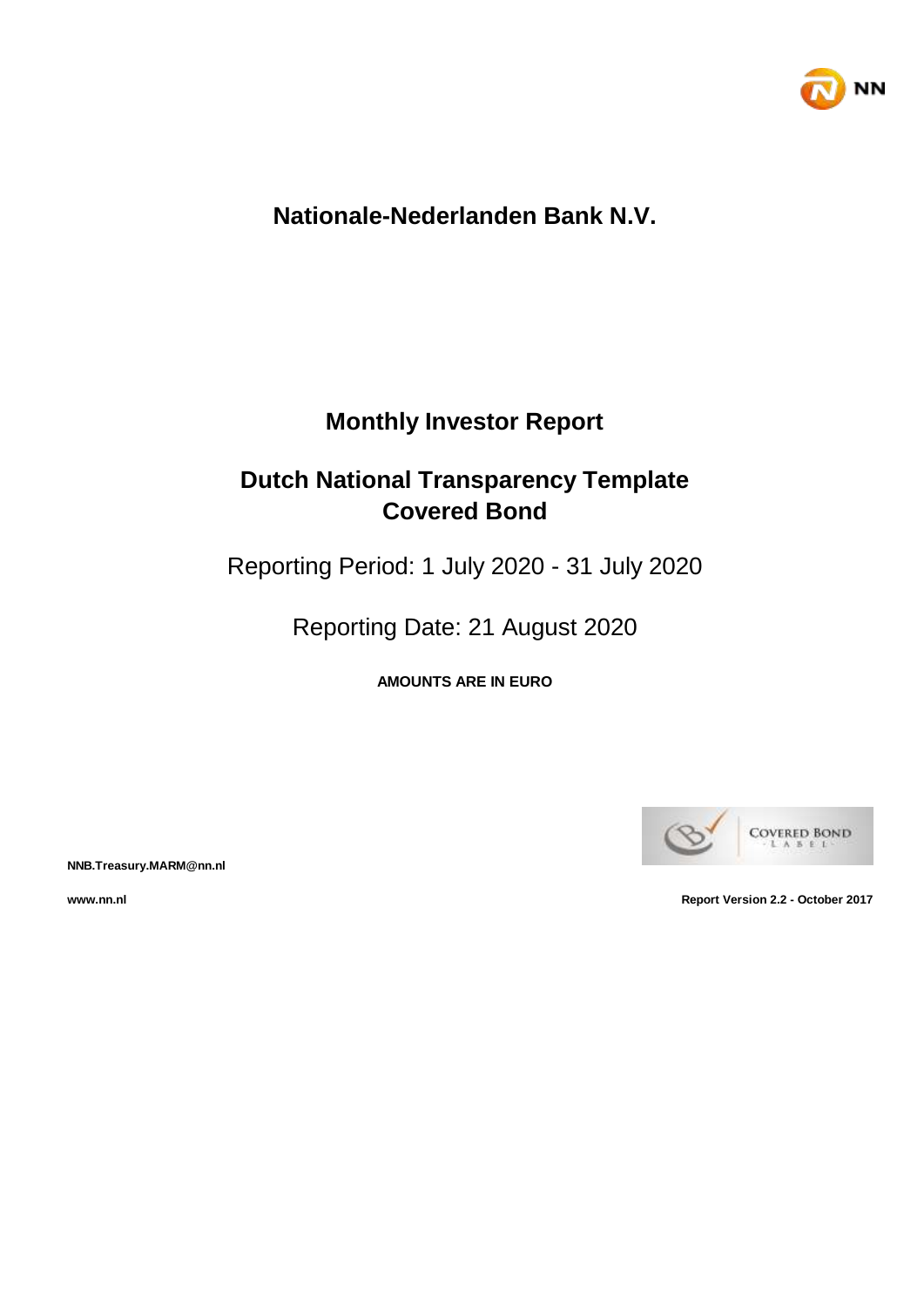#### **Table of Contents**

|                                                   | Page           |
|---------------------------------------------------|----------------|
| <b>Covered Bonds</b>                              | 3              |
| <b>Asset Cover Test</b>                           | $\overline{4}$ |
| <b>Counterparty Credit Ratings &amp; Triggers</b> | 5              |
| Ledgers & Investments                             | 6              |
| Regulatory Information                            | $\overline{7}$ |
| Stratifications                                   | 8              |
| Glossary                                          | 26             |
| Contact Information                               | 27             |
|                                                   |                |

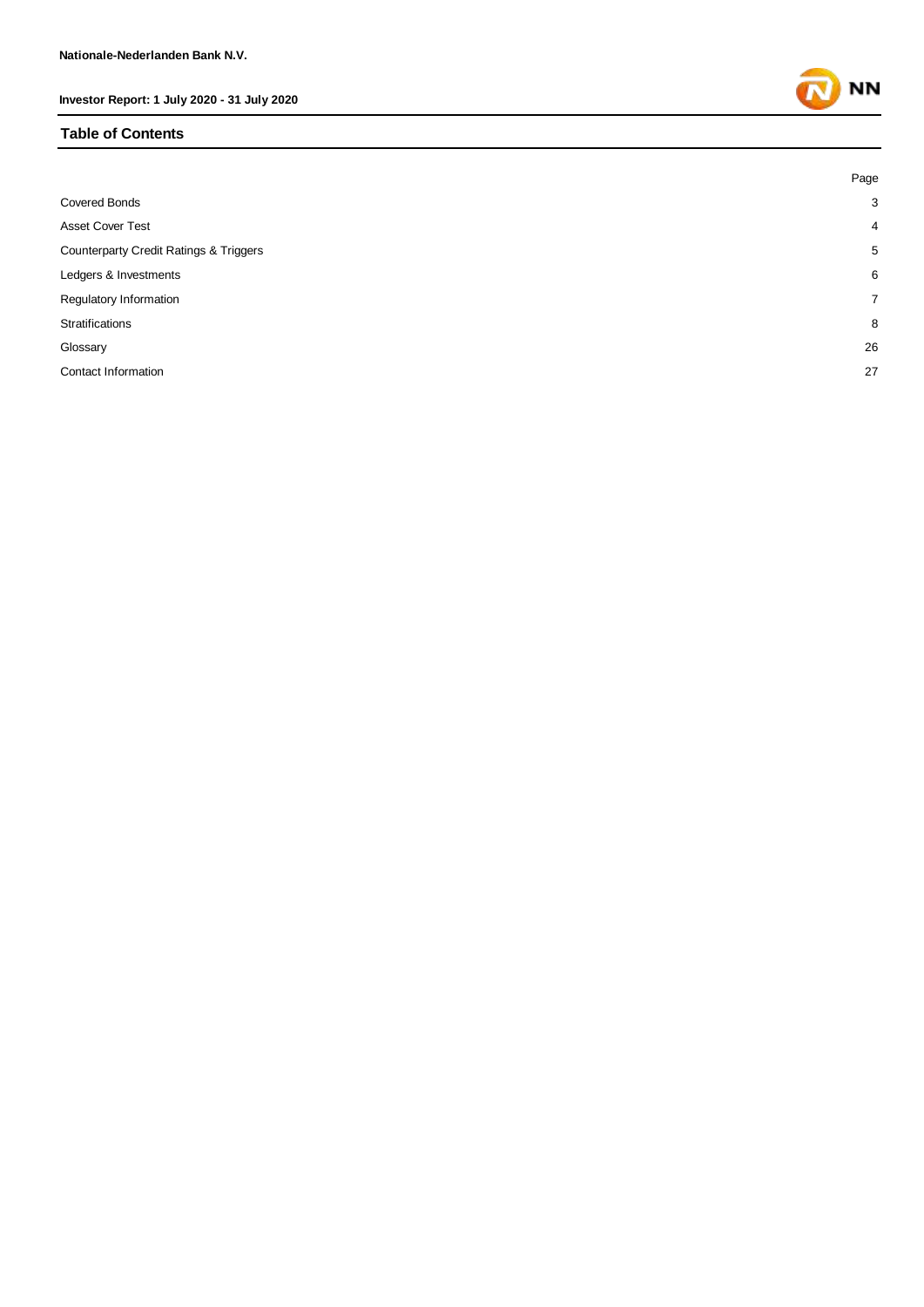

#### **Covered Bonds**

| <b>Series</b>  | <b>ISIN</b>  | Currency   | <b>Initial Principal</b><br><b>Balance*</b> | Outstanding<br>Amount* | <b>Coupon</b> | Issuance<br>Date | <b>Maturity</b><br>Date | <b>IRS Counterparty</b> | Redemption<br>Type | <b>LCR HOLA</b><br>Category |
|----------------|--------------|------------|---------------------------------------------|------------------------|---------------|------------------|-------------------------|-------------------------|--------------------|-----------------------------|
| SB CB Series 1 | NL0015436072 | <b>EUR</b> | 500.000.000                                 | 500.000.000            | 0.0100%       | 08-07-20         | 08-07-30                |                         | <b>Bullet</b>      |                             |

\* Amounts to be reported in the relevant currency, and also the euro-equivalent amounts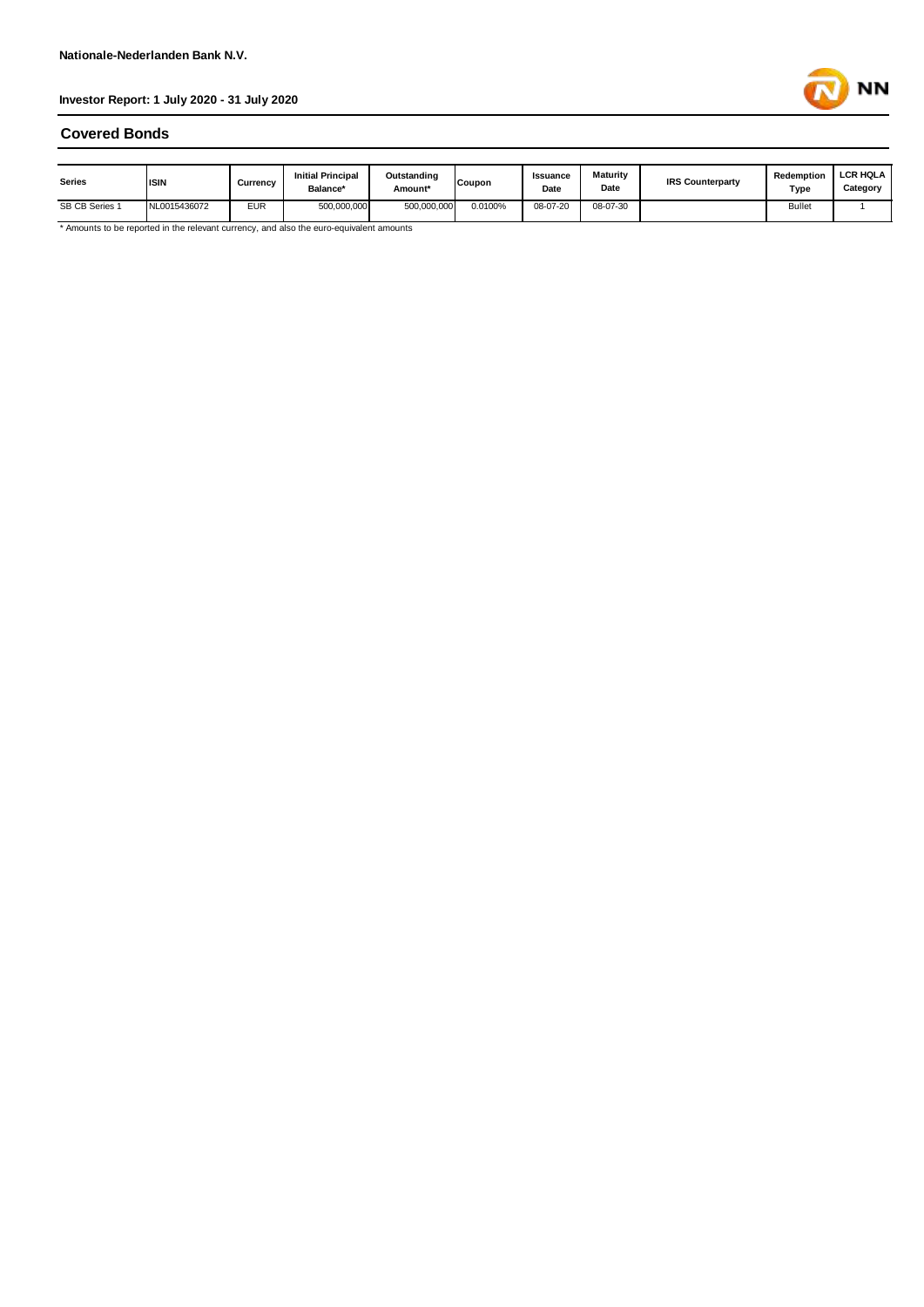## **Asset Cover Test**



| Outstanding bonds<br>$   -$ | 500,000,000.00   |
|-----------------------------|------------------|
| A+B+C+D-Z                   | 1,434,190,521.10 |
|                             |                  |
| Z                           | 0.00             |
| D                           | 0.00             |
| C                           | 350,000.00       |
| В                           | 0.00             |
| A                           | 1,433,840,521.10 |
| <b>Asset Cover Test</b>     |                  |

| Pass/Fail                   | Pass     |
|-----------------------------|----------|
| <b>ACT Cover Ratio</b><br>. | 286.838% |

| <b>Parameters</b>                           |               |
|---------------------------------------------|---------------|
| Asset percentage                            | 88.50%        |
| Cap LTV Cut-Off indexed valuation % non-NHG | 80.00%        |
| Cap LTV Cut-Off indexed valuation % NHG     | 80.00%        |
| % of Index Increases                        | 90.00%        |
| % of Index Decreases                        | 100.00%       |
| Reserve Fund                                | 316,500.00    |
| Supplemental Liquidity Reserve Amount       | 0.00          |
| <b>Deduction Set-Off</b>                    | 24,406,887.04 |

| Ratings              |      |
|----------------------|------|
| S&P                  | AAA  |
| Moody's              |      |
| Fitch                | ۰    |
|                      |      |
| Other                |      |
| UCITS compliant      | True |
| CRR compliant        | True |
| ECBC Label compliant | True |
|                      |      |

| Overcollateralisation       |          |
|-----------------------------|----------|
| Legally required minimum OC | 5.00%    |
| Documented minimum OC       | $0.00\%$ |
| Available Nominal OC        | 225.54%  |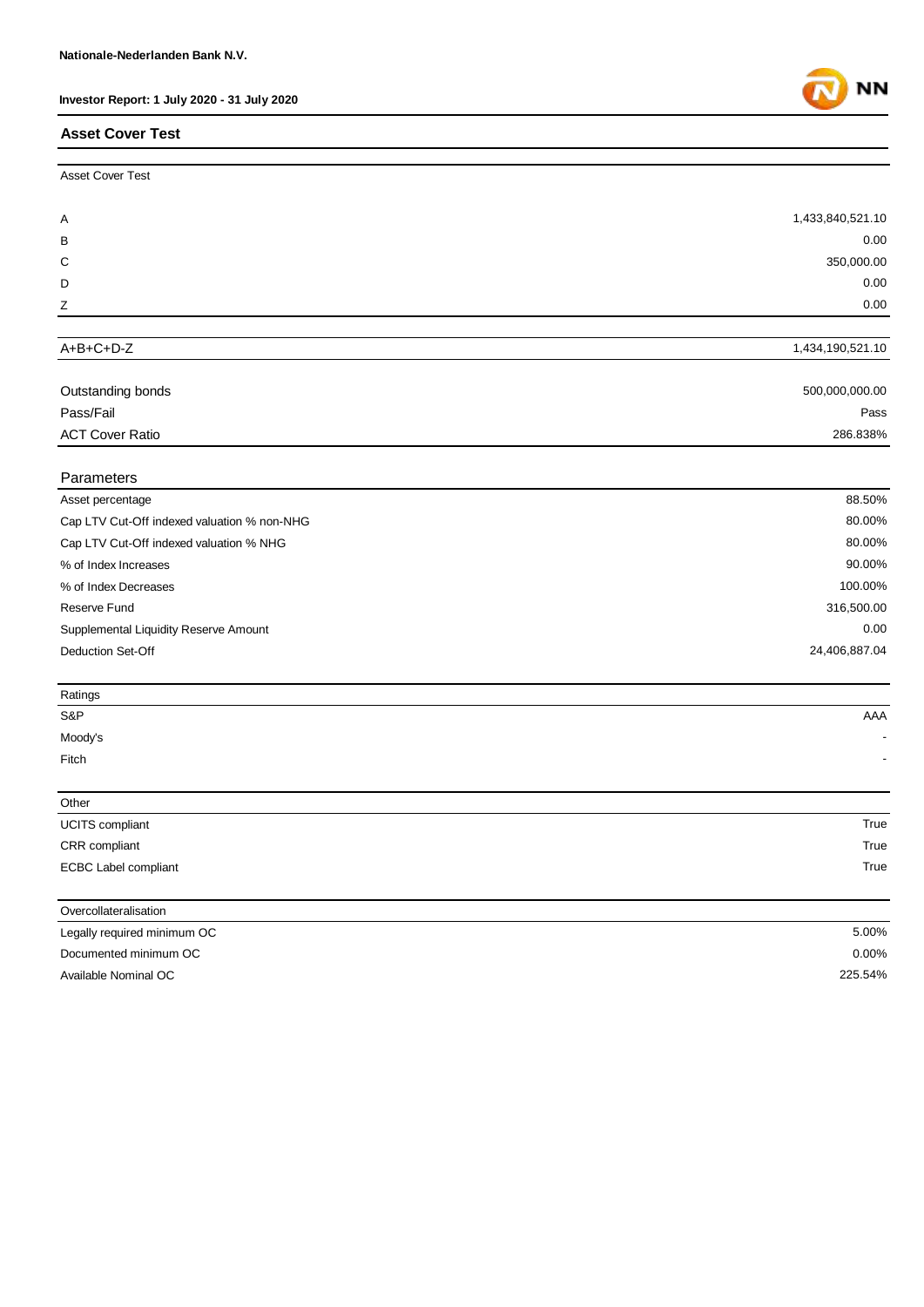

# **Counterparty Credit Ratings & Triggers**

|                                          |                                    | <b>S&amp;P (ST/LT)</b> |                   |                   | Moody's (ST/LT)   |                   | Fitch (ST/LT)     |                   | <b>DBRS (ST/LT)</b> |                                                                                                                                                     |
|------------------------------------------|------------------------------------|------------------------|-------------------|-------------------|-------------------|-------------------|-------------------|-------------------|---------------------|-----------------------------------------------------------------------------------------------------------------------------------------------------|
| Role                                     | Party                              | <b>Rating trigger</b>  | Current<br>rating | Rating<br>triaaer | Current<br>rating | Rating<br>triaaer | Current<br>rating | Rating<br>trigger | Current<br>rating   | Consequence if breached*                                                                                                                            |
| <b>CBC Account Bank</b>                  | N.V. Bank Nederlandse<br>Gemeenten | / BBB                  | / AAA             |                   |                   |                   |                   |                   |                     | Another party (with sufficient<br>ratings) has to fulfill the CBC<br>Account Bank role or quarantee<br>the relevant CBC Account Bank<br>obligations |
| Issuer                                   | Nationale-Nederlanden<br>Bank N.V. | $\sqrt{A}$             | / A-              |                   |                   |                   |                   |                   |                     | Reserve Account Trigger, minimal<br>required amount needs to be<br>posted on reserve fund account                                                   |
| Issuer                                   | Nationale-Nederlanden<br>Bank N.V. | $A-2$ / BBB            | $A-1/A-$          |                   |                   |                   |                   |                   |                     | Set off retail savings at issuer<br>account above deposit guarantee<br>scheme                                                                       |
| Seller Collection Account<br><b>Bank</b> | ING Bank N.V.                      | / BBB                  | $/A+$             |                   |                   |                   |                   |                   |                     | Open escrow account in the name<br>of CBC and credit expected<br>cashflow amount on next<br><b>Calculation Date</b>                                 |

\* Event is triggered if credit rating is below the rating as mentioned in the table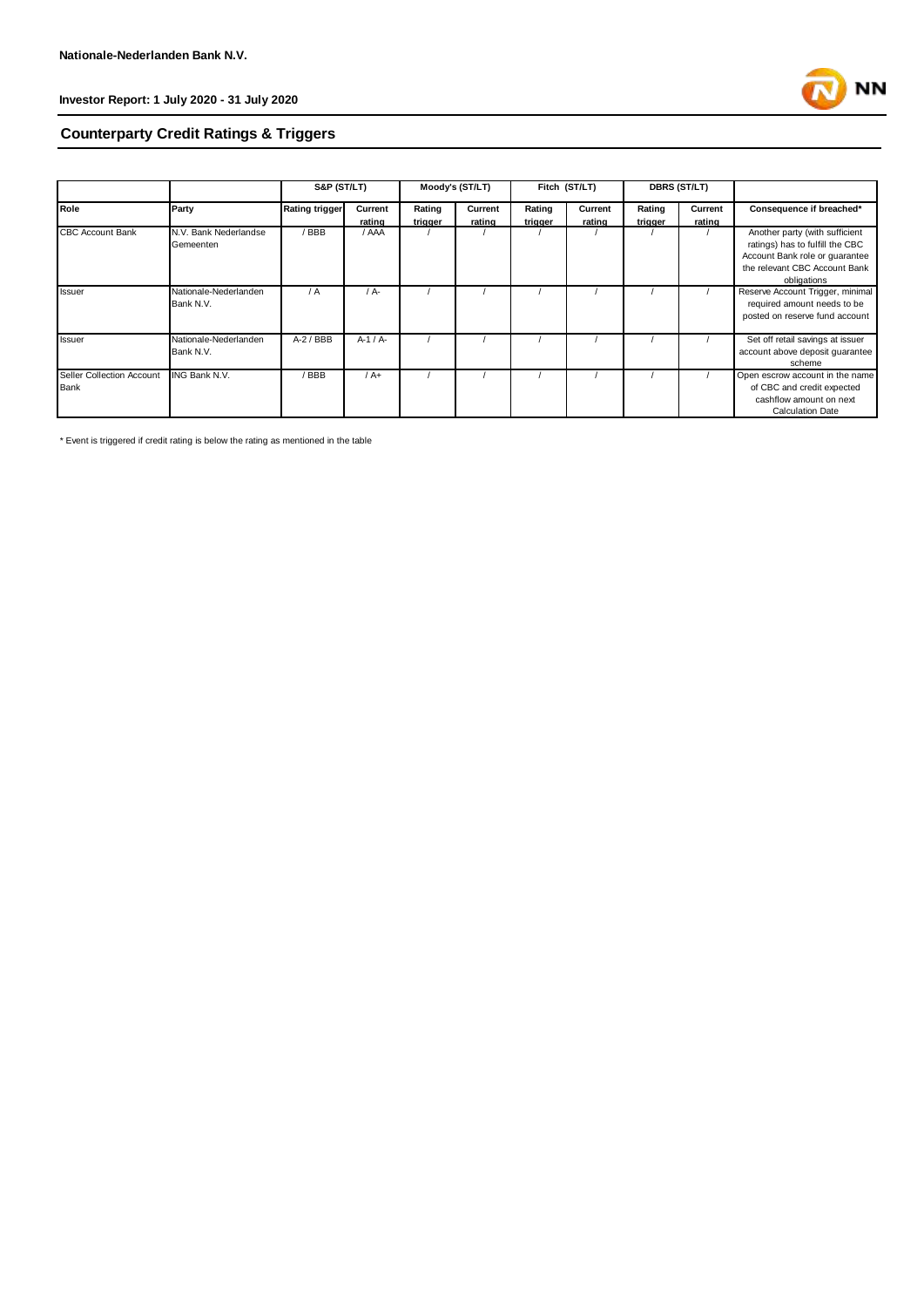## **Ledgers & Investments**



#### **Ledgers**

| <b>Total</b>            | 350,000.00 |
|-------------------------|------------|
| Reserve Fund Ledger     | 350,000.00 |
| <b>Principal Ledger</b> | 0.00       |
| Revenue Ledger          | 0.00       |

#### **Investments**

| Substitution Assets Balance    | 0.00 |
|--------------------------------|------|
| Authorised Investments Balance | 0.00 |
| <b>Total</b>                   | 0.00 |

#### **Liquidity Buffer**

| Outflows                          | 0.00 |
|-----------------------------------|------|
| Required Liquidity Buffer         | 0.00 |
|                                   |      |
| Inflows                           | 0.00 |
| Cash                              |      |
| <b>Bonds</b>                      |      |
| <b>Available Liquidity Buffer</b> | 0.00 |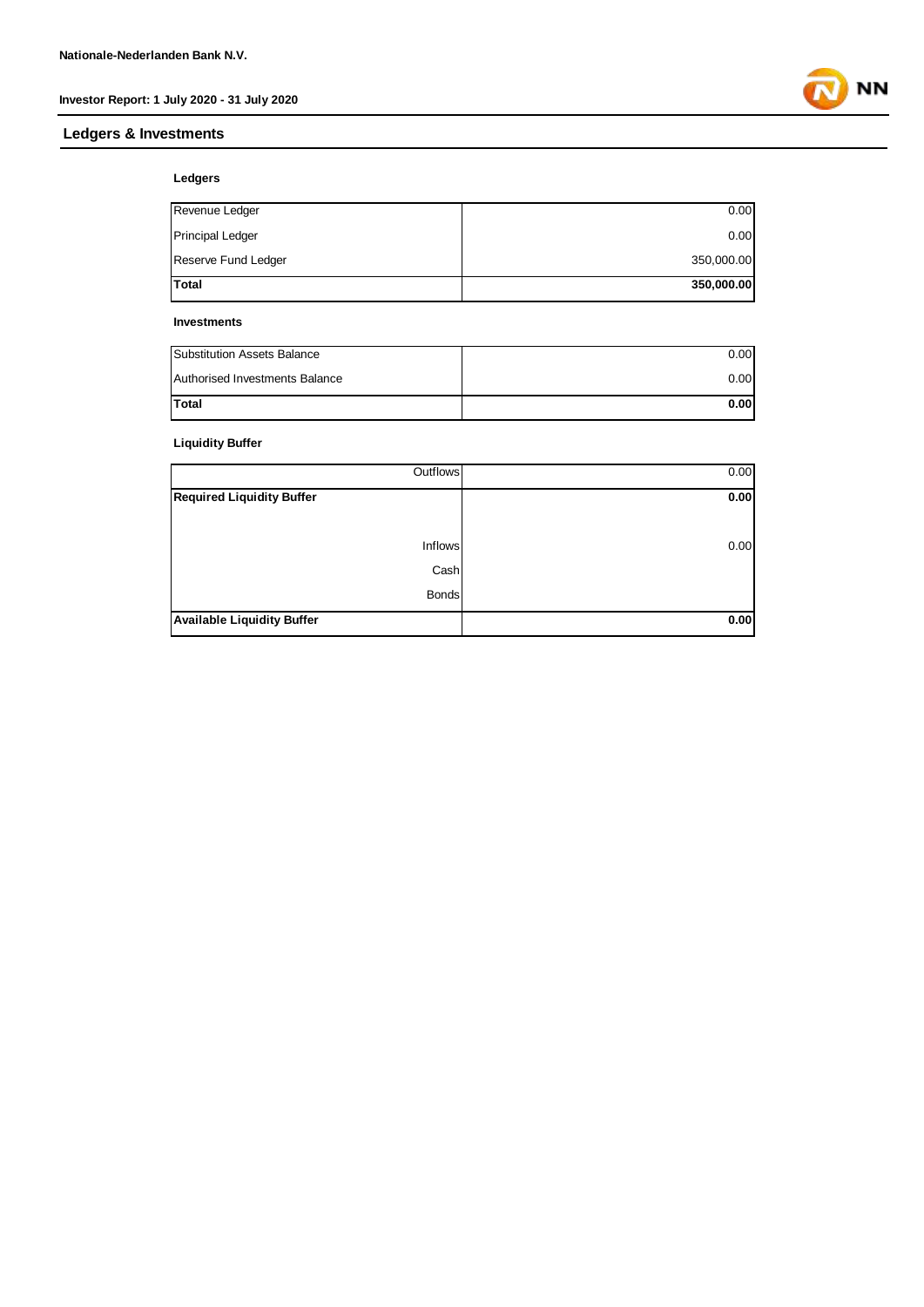#### **Regulatory Information**

#### **CRR Article 129**

**Article 129 CRR "Exposures in the form of covered bonds" (7) Exposures in the form of covered bonds are eligible for preferential treatment, provided that the institution investing in the covered bonds can demonstrate to the competent authorities that: (a)** it receives portfolio information at least on: (i) the value of the covered pool and outstanding covered bonds; *value of the cover pool* table Portfolio characteristics *value of the outstanding covered bonds* table Covered Bonds (ii) the geographical distribution and type of cover assets, loan size, interest rate and currency risks; *geographical distribution of cover assets* table 14 Geographical Distribution *type of cover assets* table Portfolio Characteristics *loan size* table 3 Outstanding Loan Amount *interest rate risk and currency risk* table Covered Bonds for coupon and currency information of the covered bonds table 10 Coupon for coupons of mortgages table Counterparty Ratings & Triggers for IRS/TRS information See base prospectus for information about hedging Only EUR denominated mortgages: see BP (iii) the maturity structure of cover assets and covered bonds; and *maturity structure of cover assets* table 6 Legal Maturity *maturity structure of covered bonds* table Covered Bonds (iv) the percentage of loans more than ninety days past due; table Delinquencies

(b) the issuer makes the information referred to in point (a) available to the institution at least semi annually. table Portfolio Characteristics

#### **Overcollateralisation**

Nominal OC table Asset Cover Test Legally required minimum OC table Asset Cover Test Documented minimum OC table Asset Cover Test

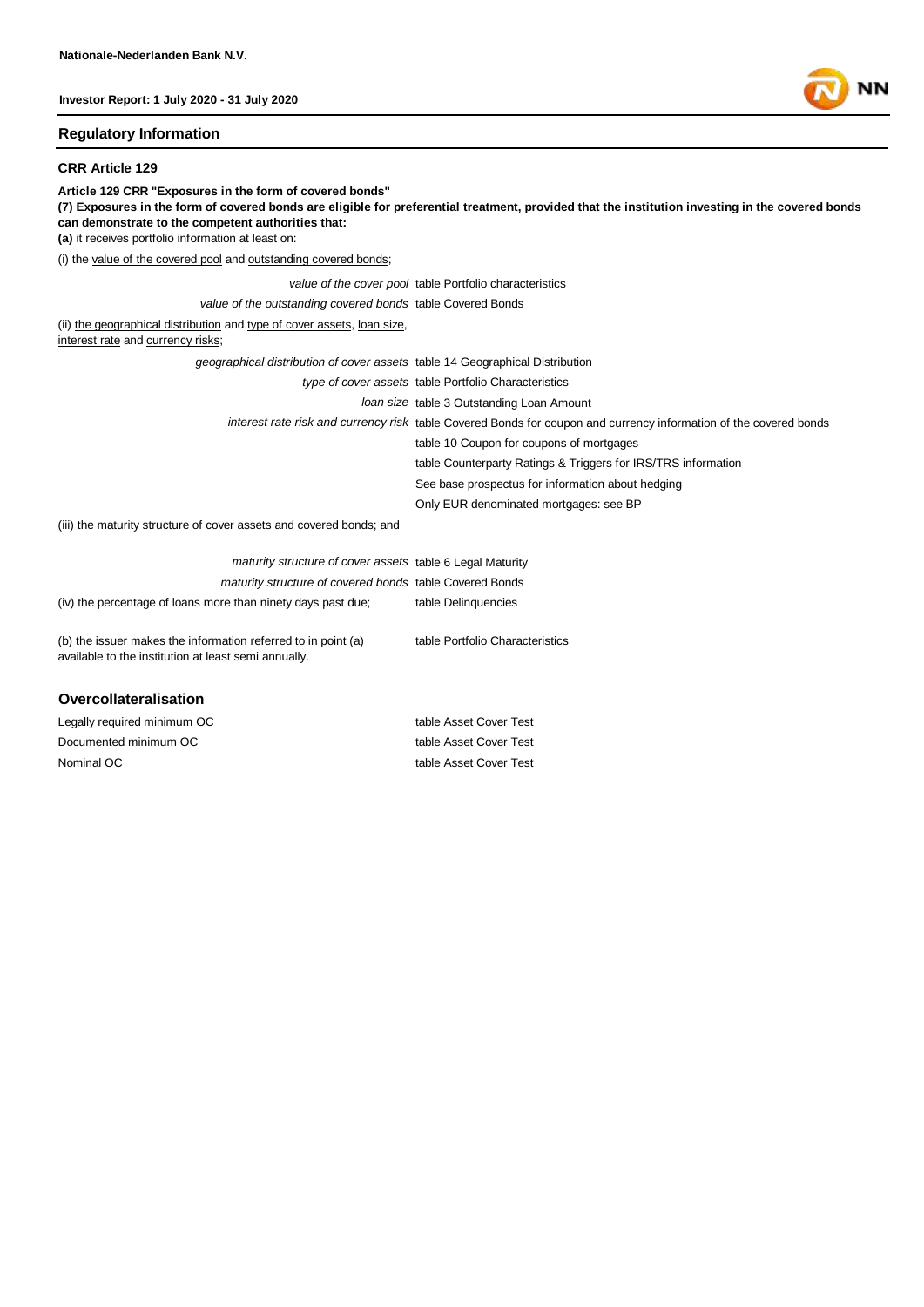## **Stratifications**

## **Portfolio Characteristics**

| Principal amount                                             | 1,714,073,957.83            |
|--------------------------------------------------------------|-----------------------------|
| Value of saving deposits                                     | 86,705,839.61               |
| Net principal balance                                        | 1,627,368,118.22            |
| <b>Construction Deposits</b>                                 | 2,310,446.87                |
| Net principal balance excl. Construction and Saving Deposits | 1,625,057,671.35            |
|                                                              |                             |
| Number of loans                                              | 6,972                       |
| Number of loanparts                                          | 15,952                      |
| Average principal balance (borrower)                         | 233,414.82                  |
| Average principal balance (loanpart)                         | 102,016.56                  |
| Weighted average current interest rate                       | 2.642%                      |
| Weighted average maturity (in years)                         | 31.33                       |
| Weighted average remaining time to interest reset (in years) | 12.25                       |
| Weighted average seasoning (in years)                        | 5.42                        |
| Weighted average CLTOMV                                      | 79.764%                     |
| Weighted average CLTIMV                                      | 66.852%                     |
| Maximum current interest rate                                | 7.30%                       |
| Minimum current interest rate                                | 1.08%                       |
|                                                              |                             |
| Type of cover assets:                                        | Dutch Residential Mortgages |
| Currency Portfolio:                                          | <b>EUR</b>                  |
| Frequency of publication National Transparancy Template:     | Monthly                     |

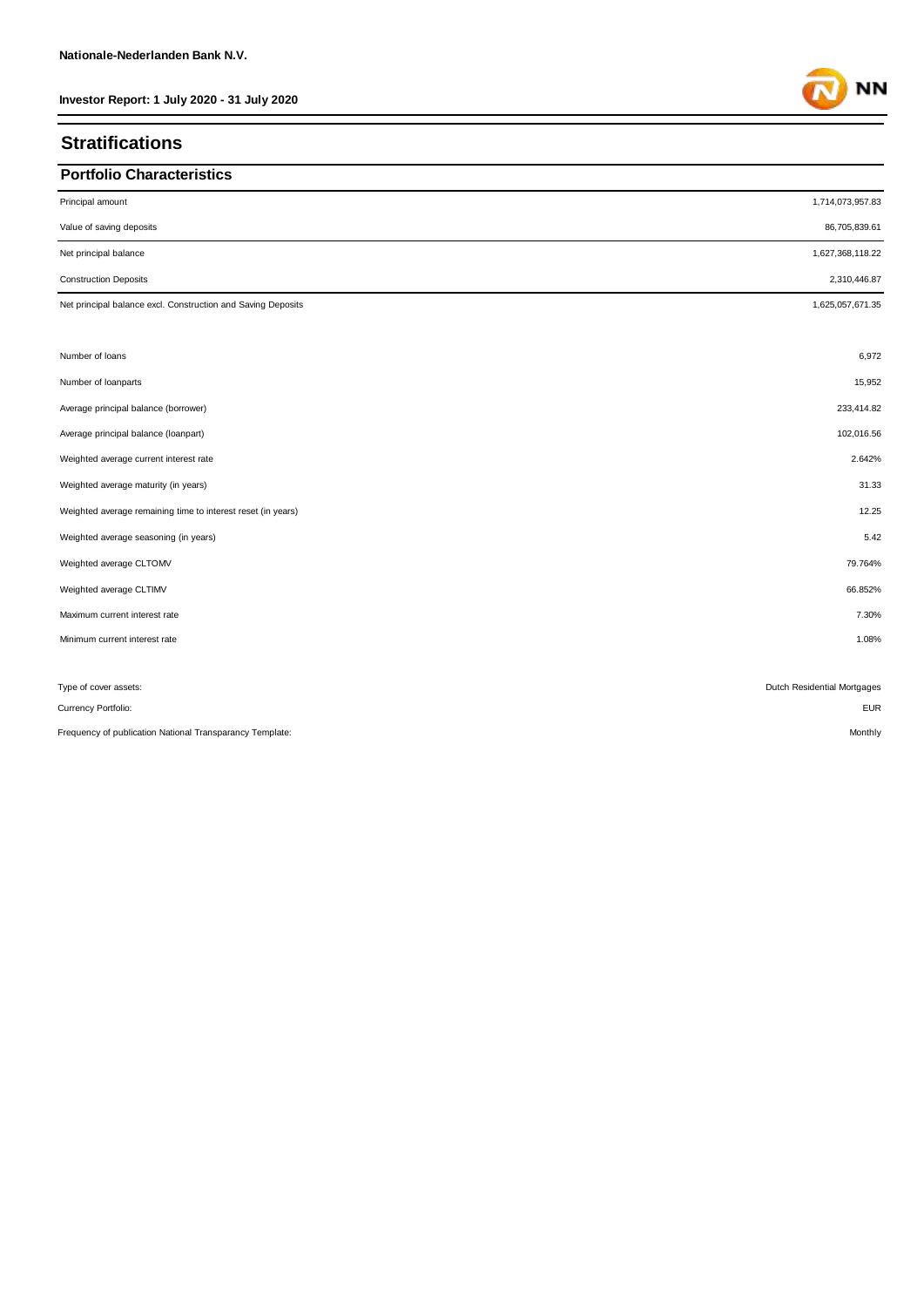## **1. Delinquencies**

| From $(>)$ | Until $($ <= $)$ | <b>Arrears Amount</b> | Aggregate               | % of Total | Nr of Mortgage | % of Total | Weighted | Weighted        | Weighted               |
|------------|------------------|-----------------------|-------------------------|------------|----------------|------------|----------|-----------------|------------------------|
|            |                  |                       | <b>Outstanding Not.</b> |            | Loans          |            | Average  |                 | Average Average CLTIMV |
|            |                  |                       | Amount                  |            |                |            | Coupon   | <b>Maturity</b> |                        |
|            | Performing       | 0.00                  | 1,622,087,757.54        | 99.676%    | 6,951          | 99.699%    | 2.642%   | 31.35           | 66.63%                 |
| $\leq$     | 30 days          | 8,541.15              | 3,570,499.30            | 0.219%     | 14             | 0.201%     | 2.924%   | 24.32           | 75.62%                 |
| 30 days    | 60 days          | 8,488.57              | 1,327,070.82            | 0.082%     | 6              | 0.086%     | 2.338%   | 27.87           | 82.57%                 |
| 60 days    | 90 days          | 2,885.00              | 382,790.56              | 0.024%     |                | 0.014%     | 1.99%    | 29.08           | 93.42%                 |
| 90 days    | 120 days         | 0.00                  | 0.00                    | 0.00%      | $\mathbf 0$    | 0.00%      | 0.00%    | 0.00            | 0.00%                  |
| 120 days   | 150 days         | 0.00                  | 0.00                    | 0.00%      | 0              | 0.00%      | 0.00%    | 0.00            | 0.00%                  |
| 150 days   | 180 days         | 0.00                  | 0.00                    | 0.00%      | 0              | 0.00%      | 0.00%    | 0.00            | 0.00%                  |
| 180 days   | $\geq$           | 0.00                  | 0.00                    | 0.00%      | 0              | 0.00%      | 0.00%    | 0.00            | 0.00%                  |
|            | Total            | 19,914.72             | 1,627,368,118.22        | 100.00%    | 6,972          | 100.00%    | 2.642%   | 31.33           | 66.852%                |

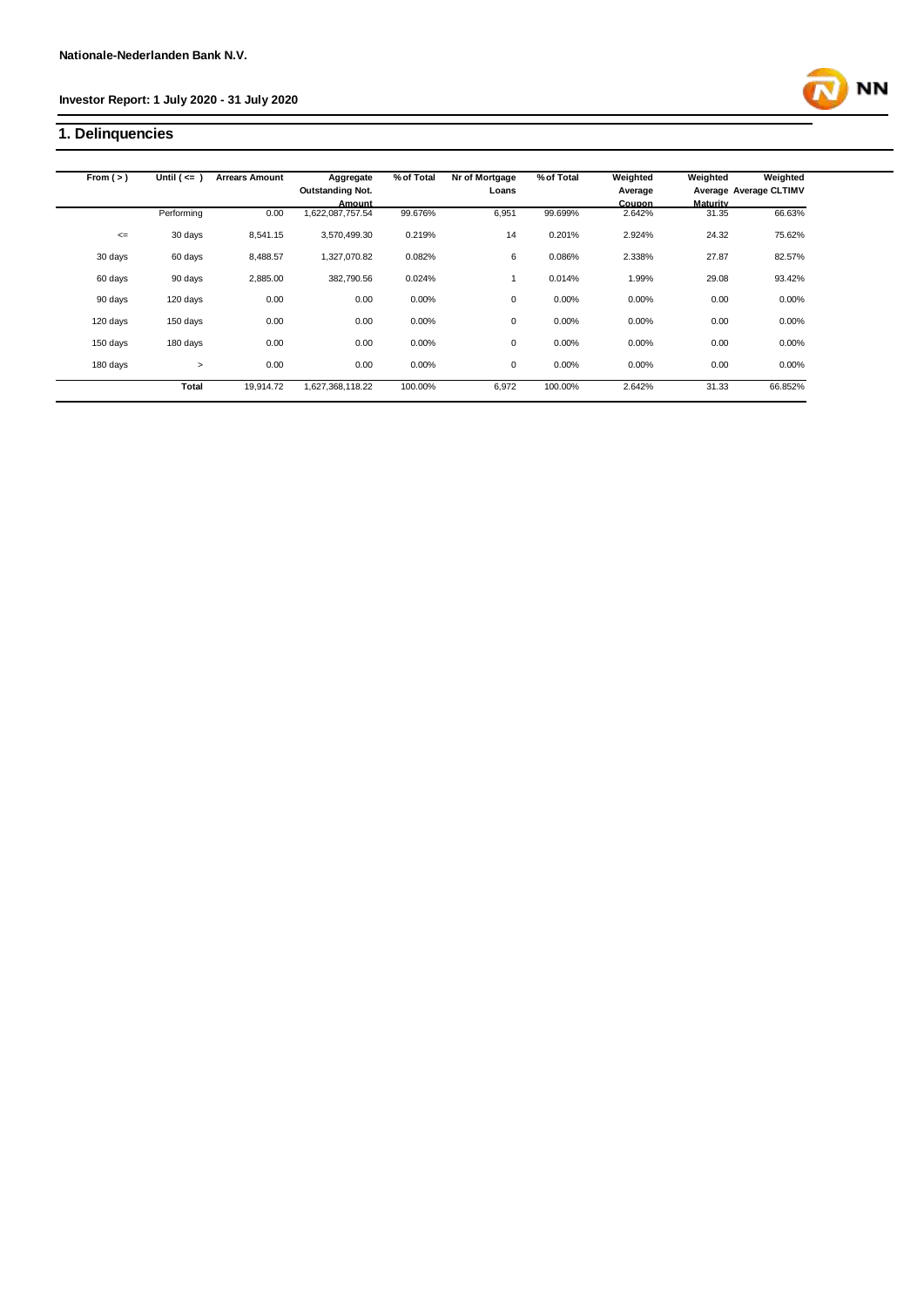

## **2. Redemption Type**

| <b>Description</b>  |       | <b>Aggregate Outstanding Amount</b> | % of Total | Nr of Loanparts |         | % of Total Weighted Average Weighted Average Weighted average |                 |               |
|---------------------|-------|-------------------------------------|------------|-----------------|---------|---------------------------------------------------------------|-----------------|---------------|
|                     |       |                                     |            |                 |         | Coupon                                                        | <b>Maturity</b> | <b>CLtIMV</b> |
| Annuity             |       | 681,652,890.28                      | 41.887%    | 6,316           | 39.594% | 2.427%                                                        | 26.86           | 73.928%       |
| <b>Bank Savings</b> |       | 227.166.244.26                      | 13.959%    | 2,257           | 14.149% | 3.128%                                                        | 17.07           | 61.879%       |
| Investment          |       | 43,961,289.58                       | 2.701%     | 233             | 1.461%  | 2.773%                                                        | 15.97           | 63.297%       |
| Interest Only       |       | 586,970,517.08                      | 36.069%    | 6,041           | 37.87%  | 2.695%                                                        | 45.36           | 61.948%       |
| Linear              |       | 36,461,372.54                       | 2.241%     | 376             | 2.357%  | 2.372%                                                        | 26.09           | 68.551%       |
| Life                |       | 39,572,189.98                       | 2.432%     | 466             | 2.921%  | 2.714%                                                        | 9.70            | 53.789%       |
| Savings             |       | 11,583,614.50                       | 0.712%     | 263             | 1.649%  | 3.164%                                                        | 12.08           | 49.305%       |
|                     | Total | 1,627,368,118.22                    | 100.00%    | 15,952          | 100.00% | 2.642%                                                        | 31.33           | 66.852%       |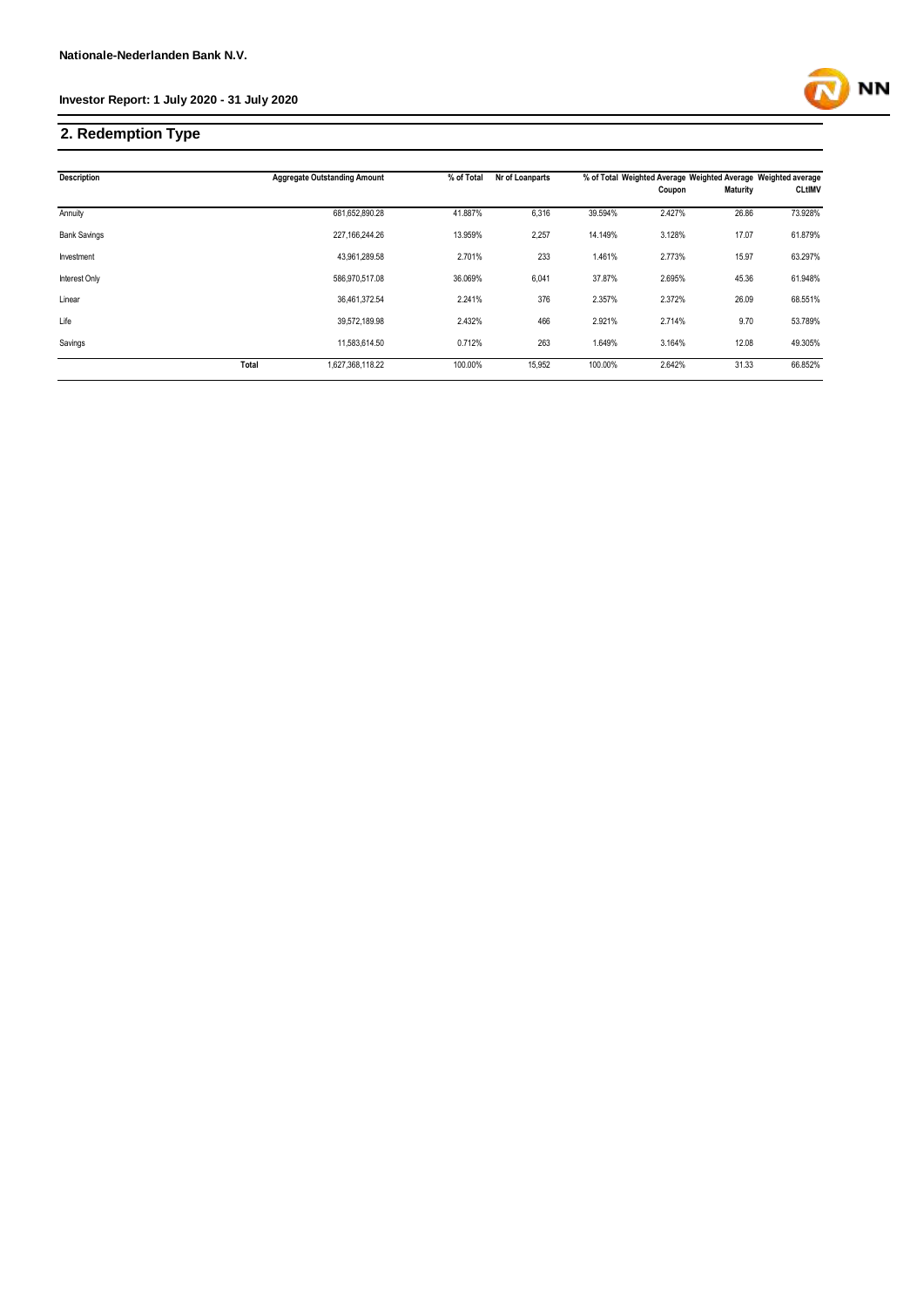## **3. Outstanding Loan Amount**

| From $(>) -$ Until $(<=)$ | <b>Aggregate Outstanding Amount</b> | % of Total | Nr of Loans    |         | Coupon | <b>Maturity</b> | % of Total Weighted Average Weighted Average Weighted average<br><b>CLtIMV</b> |
|---------------------------|-------------------------------------|------------|----------------|---------|--------|-----------------|--------------------------------------------------------------------------------|
| $= 25.000$                | 13,753.47                           | 0.001%     | $\overline{2}$ | 0.029%  | 3.373% | 9.11            | 1.936%                                                                         |
| 25,000 - 50,000           | 284,099.75                          | 0.017%     | 6              | 0.086%  | 3.02%  | 34.59           | 17.104%                                                                        |
| $50,000 - 75,000$         | 22,006,091.11                       | 1.352%     | 346            | 4.963%  | 2.742% | 46.52           | 25.172%                                                                        |
| 75,000 - 100,000          | 37,539,091.70                       | 2.307%     | 422            | 6.053%  | 2.717% | 40.91           | 37.135%                                                                        |
| 100,000 - 150,000         | 153,173,508.67                      | 9.412%     | 1,203          | 17.255% | 2.659% | 35.42           | 54.481%                                                                        |
| 150,000 - 200,000         | 244,607,465.64                      | 15.031%    | 1,395          | 20.009% | 2.612% | 32.78           | 63.60%                                                                         |
| 200,000 - 250,000         | 266,944,999.28                      | 16.403%    | 1,187          | 17.025% | 2.585% | 30.31           | 69.044%                                                                        |
| 250,000 - 300,000         | 234,113,857.45                      | 14.386%    | 856            | 12.278% | 2.618% | 30.61           | 70.117%                                                                        |
| 300,000 - 350,000         | 178,429,784.12                      | 10.964%    | 551            | 7.903%  | 2.71%  | 29.77           | 71.214%                                                                        |
| 350,000 - 400,000         | 133,799,510.52                      | 8.222%     | 359            | 5.149%  | 2.666% | 29.14           | 72.689%                                                                        |
| 400,000 - 450,000         | 82,954,088.24                       | 5.097%     | 196            | 2.811%  | 2.697% | 29.82           | 70.52%                                                                         |
| 450,000 - 500,000         | 64,940,452.08                       | 3.991%     | 137            | 1.965%  | 2.696% | 27.07           | 73.082%                                                                        |
| 500,000 - 550,000         | 39,398,226.06                       | 2.421%     | 75             | 1.076%  | 2.592% | 30.54           | 71.073%                                                                        |
| 550,000 - 600,000         | 33,248,623.44                       | 2.043%     | 58             | 0.832%  | 2.64%  | 31.03           | 74.48%                                                                         |
| 600,000 - 650,000         | 23,049,828.51                       | 1.416%     | 37             | 0.531%  | 2.674% | 29.51           | 71.05%                                                                         |
| 650,000 - 700,000         | 19,689,191.92                       | 1.21%      | 29             | 0.416%  | 2.349% | 29.28           | 75.191%                                                                        |
| 700,000 - 750,000         | 21,815,069.82                       | 1.341%     | $30\,$         | 0.43%   | 2.602% | 31.22           | 70.854%                                                                        |
| 750,000 - 800,000         | 13,234,797.74                       | 0.813%     | 17             | 0.244%  | 2.739% | 27.69           | 69.18%                                                                         |
| 800,000 - 850,000         | 18,972,345.71                       | 1.166%     | 23             | 0.33%   | 2.604% | 30.11           | 70.413%                                                                        |
| 850,000 - 900,000         | 15,707,878.36                       | 0.965%     | 18             | 0.258%  | 2.765% | 31.48           | 73.81%                                                                         |
| 900,000 - 950,000         | 15,696,704.77                       | 0.965%     | 17             | 0.244%  | 2.796% | 29.93           | 73.92%                                                                         |
| 950,000 - 1,000,000       | 7,748,749.86                        | 0.476%     | 8              | 0.115%  | 2.632% | 26.13           | 71.241%                                                                        |
| > 1.000.000               |                                     |            |                |         |        |                 |                                                                                |
| Unknown                   |                                     |            |                |         |        |                 |                                                                                |
|                           | Total<br>1,627,368,118.22           | 100.00%    | 6,972          | 100.00% | 2.642% | 31.33           | 66.852%                                                                        |

**NN** 

| Average | 314.060 |
|---------|---------|
| Minimum | 1,107   |
| Maximum | 995,546 |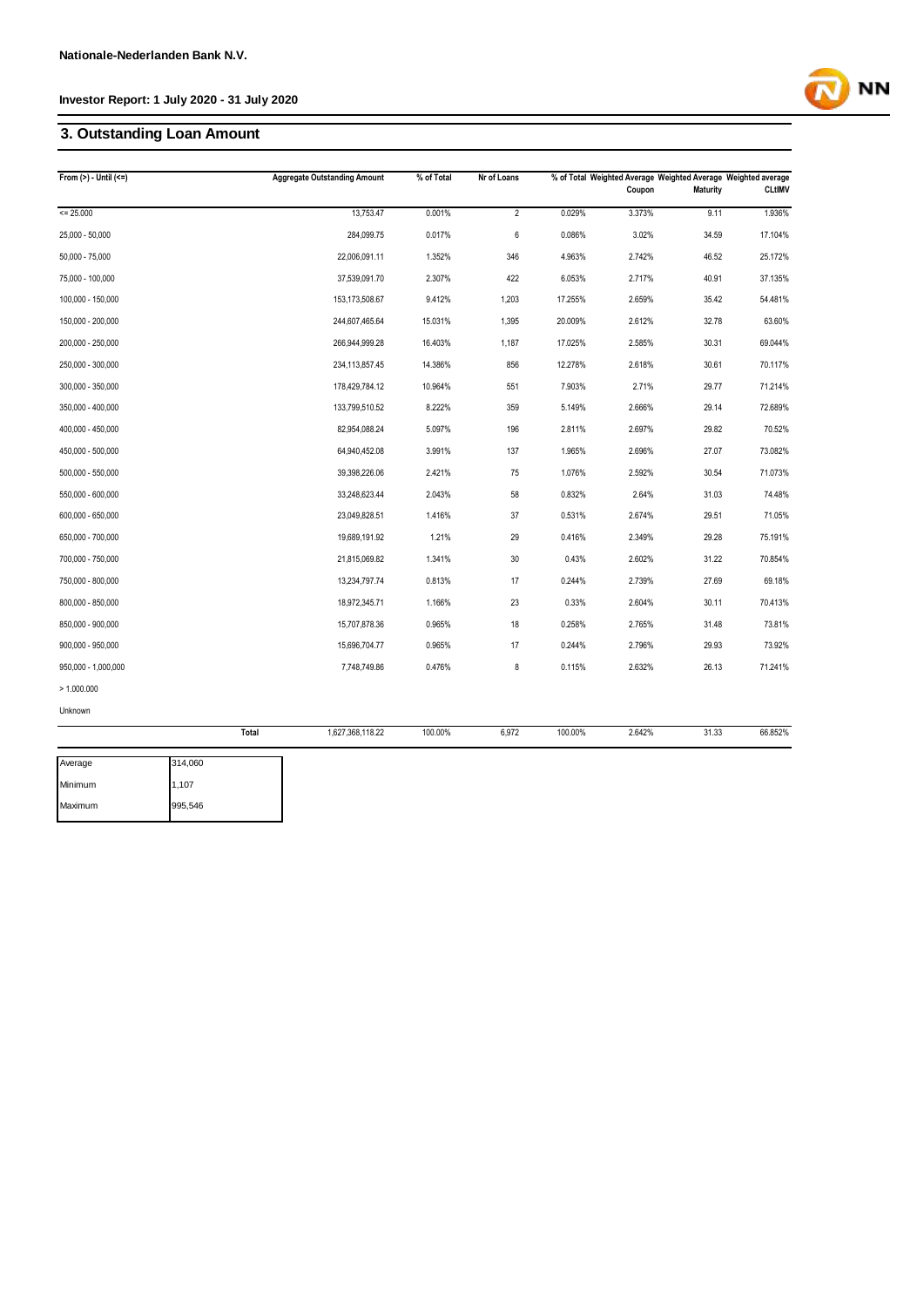## **4. Origination Year**

| From $(>=) -$ Until $($         | <b>Aggregate Outstanding Amount</b> | % of Total | Nr of Loanparts |         | % of Total Weighted Average Weighted Average Weighted average |          |               |  |  |
|---------------------------------|-------------------------------------|------------|-----------------|---------|---------------------------------------------------------------|----------|---------------|--|--|
|                                 |                                     |            |                 |         | Coupon                                                        | Maturity | <b>CLtIMV</b> |  |  |
| < 1995                          | 3,014,985.11                        | 0.185%     | 66              | 0.414%  | 3.113%                                                        | 49.09    | 30.231%       |  |  |
| 1995 - 1996                     | 1,379,654.09                        | 0.085%     | 30              | 0.188%  | 3.308%                                                        | 53.86    | 30.766%       |  |  |
| 1996 - 1997                     | 3,226,953.67                        | 0.198%     | 72              | 0.451%  | 2.851%                                                        | 41.54    | 30.489%       |  |  |
| 1997 - 1998                     | 4,701,055.98                        | 0.289%     | 102             | 0.639%  | 2.757%                                                        | 42.38    | 34.458%       |  |  |
| 1998 - 1999                     | 7,667,558.67                        | 0.471%     | 139             | 0.871%  | 2.743%                                                        | 39.28    | 41.151%       |  |  |
| 1999 - 2000                     | 13,944,732.38                       | 0.857%     | 232             | 1.454%  | 2.632%                                                        | 43.43    | 39.238%       |  |  |
| 2000 - 2001                     | 6,040,834.44                        | 0.371%     | 105             | 0.658%  | 2.637%                                                        | 51.19    | 39.423%       |  |  |
| 2001 - 2002                     | 9,679,915.36                        | 0.595%     | 130             | 0.815%  | 2.951%                                                        | 48.00    | 44.507%       |  |  |
| 2002 - 2003                     | 8,125,483.85                        | 0.499%     | 119             | 0.746%  | 3.093%                                                        | 55.83    | 46.197%       |  |  |
| 2003 - 2004                     | 12,309,978.37                       | 0.756%     | 147             | 0.922%  | 2.935%                                                        | 52.00    | 49.084%       |  |  |
| 2004 - 2005                     | 21,363,533.13                       | 1.313%     | 247             | 1.548%  | 2.797%                                                        | 50.74    | 52.346%       |  |  |
| 2005 - 2006                     | 35,361,726.31                       | 2.173%     | 377             | 2.363%  | 2.709%                                                        | 44.30    | 54.18%        |  |  |
| 2006 - 2007                     | 31,390,331.71                       | 1.929%     | 329             | 2.062%  | 2.874%                                                        | 37.55    | 60.955%       |  |  |
| 2007 - 2008                     | 14,400,459.77                       | 0.885%     | 192             | 1.204%  | 3.137%                                                        | 56.00    | 54.626%       |  |  |
| 2008 - 2009                     | 40,407,013.95                       | 2.483%     | 346             | 2.169%  | 2.797%                                                        | 48.93    | 60.80%        |  |  |
| 2009 - 2010                     | 68,440,705.34                       | 4.206%     | 497             | 3.116%  | 2.716%                                                        | 33.20    | 65.271%       |  |  |
| 2010 - 2011                     | 31, 152, 484. 72                    | 1.914%     | 278             | 1.743%  | 2.714%                                                        | 55.56    | 56.848%       |  |  |
| 2011 - 2012                     | 75,864,164.29                       | 4.662%     | 742             | 4.651%  | 2.783%                                                        | 49.40    | 57.097%       |  |  |
| 2012 - 2013                     | 74,808,653.33                       | 4.597%     | 816             | 5.115%  | 3.237%                                                        | 40.11    | 56.779%       |  |  |
| 2013 - 2014                     | 80,699,001.93                       | 4.959%     | 905             | 5.673%  | 3.419%                                                        | 21.09    | 53.701%       |  |  |
| 2014 - 2015                     | 37,278,082.04                       | 2.291%     | 343             | 2.15%   | 3.399%                                                        | 22.37    | 55.414%       |  |  |
| 2015 - 2016                     | 37,514,971.40                       | 2.305%     | 395             | 2.476%  | 3.038%                                                        | 22.79    | 58.014%       |  |  |
| 2016 - 2017                     | 161,295,241.18                      | 9.911%     | 1,496           | 9.378%  | 2.766%                                                        | 24.61    | 63.087%       |  |  |
| 2017 - 2018                     | 111,702,295.60                      | 6.864%     | 1,001           | 6.275%  | 2.71%                                                         | 24.44    | 66.432%       |  |  |
| 2018 - 2019                     | 243,960,366.72                      | 14.991%    | 2,056           | 12.889% | 2.569%                                                        | 26.83    | 75.212%       |  |  |
| 2019 - 2020                     | 461,194,824.07                      | 28.34%     | 4,410           | 27.645% | 2.224%                                                        | 27.75    | 78.041%       |  |  |
| $2020 =$                        | 30,443,110.81                       | 1.871%     | 380             | 2.382%  | 1.785%                                                        | 28.24    | 77.726%       |  |  |
| Unknown                         |                                     |            |                 |         |                                                               |          |               |  |  |
|                                 | Total<br>1,627,368,118.22           | 100.00%    | 15,952          | 100.00% | 2.642%                                                        | 31.33    | 66.852%       |  |  |
| 2015<br><b>Weighted Average</b> |                                     |            |                 |         |                                                               |          |               |  |  |

| weignted Average | כו ט∠ו |
|------------------|--------|
| Minimum          | 1992   |
| Maximum          | 2020   |

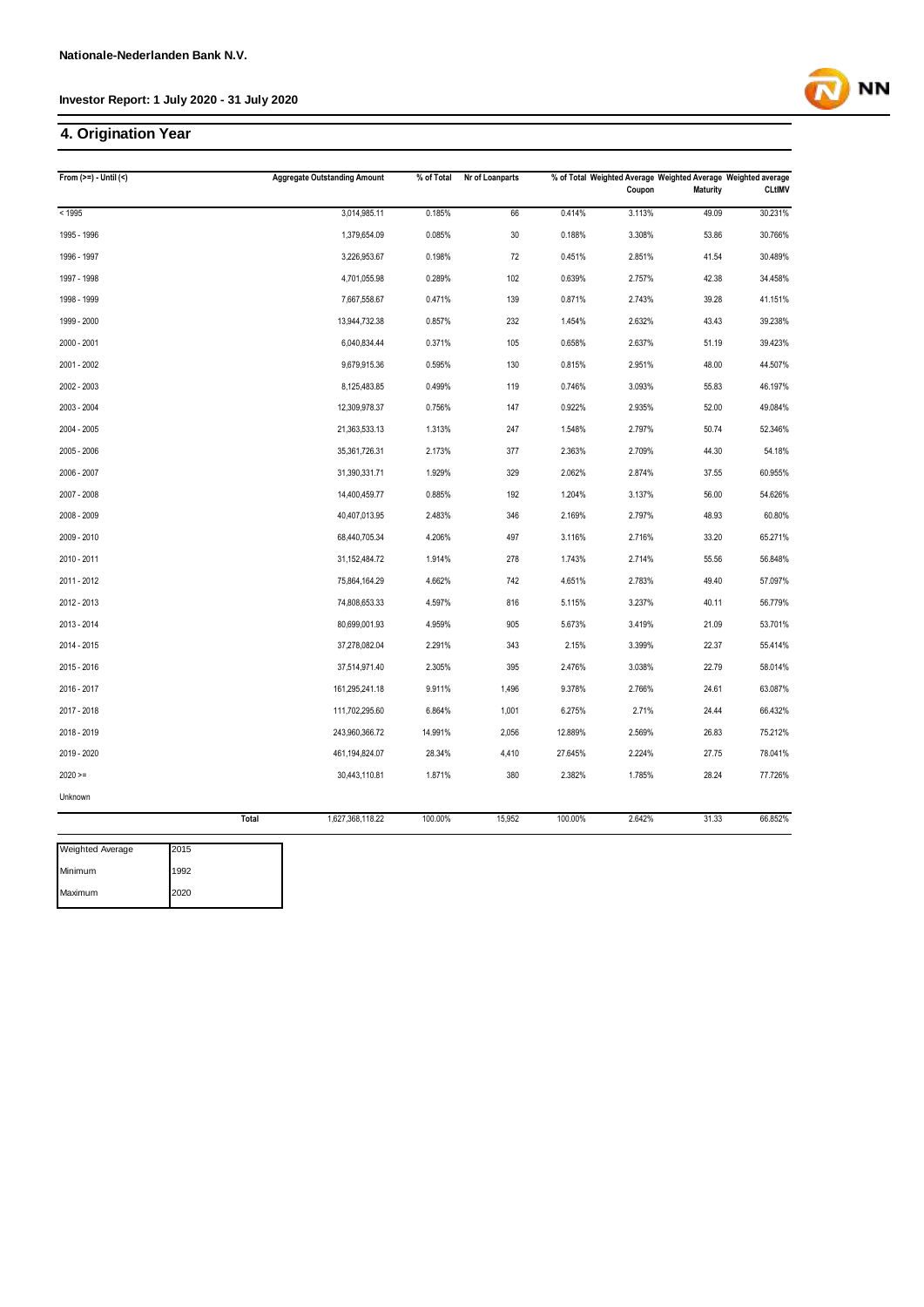

## **5. Seasoning**

| <b>Maturity</b><br>Coupon<br>266,955,025.99<br>16.404%<br>2,642<br>16.562%<br>1.958%<br>28.12<br>1 Year<br>1 Year - 2 Years<br>18.33%<br>2.499%<br>27.30<br>318,058,272.33<br>19.544%<br>2,924<br>10.933%<br>9.372%<br>2 Years - 3 Years<br>177,917,479.38<br>1,495<br>2.614%<br>26.37<br>177,126,935.14<br>10.884%<br>10.061%<br>24.63<br>3 Years - 4 Years<br>1,605<br>2.677%<br>5.243%<br>837<br>5.247%<br>2.912%<br>23.90<br>4 Years - 5 Years<br>85,321,465.02<br>5 Years - 6 Years<br>1.985%<br>352<br>2.207%<br>3.211%<br>22.71<br>32,303,095.12<br>6 Years - 7 Years<br>3.422%<br>3.329%<br>3.409%<br>22.14<br>55,687,777.65<br>531<br>7 Years - 8 Years<br>79,442,265.29<br>4.882%<br>934<br>5.855%<br>3.534%<br>21.86<br>49.04<br>8 Years - 9 Years<br>70,428,719.16<br>4.328%<br>738<br>4.626%<br>2.827%<br>9 Years - 10 Years<br>3.837%<br>66,833,444.12<br>4.107%<br>612<br>2.881%<br>52.20<br>10 Years - 11 Years<br>29,013,409.75<br>1.783%<br>250<br>1.567%<br>44.90<br>2.453%<br>11 Years - 12 Years<br>73,194,224.78<br>4.498%<br>556<br>3.485%<br>2.813%<br>37.71<br>12 Years - 13 Years<br>238<br>1.492%<br>2.731%<br>47.82<br>25,645,867.20<br>1.576%<br>13 Years - 14 Years<br>19,834,342.63<br>1.219%<br>241<br>1.511%<br>3.084%<br>47.33<br>14 Years - 15 Years<br>37,716,784.25<br>2.318%<br>368<br>2.307%<br>2.835%<br>39.30<br>1.733%<br>2.721%<br>45.95<br>15 Years - 16 Years<br>28,201,848.88<br>343<br>2.15%<br>16 Years - 17 Years<br>1.26%<br>2.789%<br>53.52<br>19,066,828.99<br>1.172%<br>201<br>0.643%<br>140<br>0.878%<br>51.21<br>17 Years - 18 Years<br>10,458,738.37<br>2.948%<br>18 Years - 19 Years<br>0.472%<br>112<br>0.702%<br>50.51<br>7,675,424.38<br>3.156%<br>19 Years - 20 Years<br>9,009,405.32<br>0.554%<br>132<br>0.827%<br>2.75%<br>49.24<br>20 Years - 21 Years<br>144<br>0.903%<br>8,476,335.94<br>0.521%<br>2.652%<br>51.24<br>21 Years - 22 Years<br>12,887,520.72<br>0.792%<br>212<br>1.329%<br>2.629%<br>39.94 | <b>CLtIMV</b><br>79.214%<br>76.311%<br>74.096%<br>64.844%<br>60.717%<br>57.123%<br>54.517%<br>55.023%<br>56.75%<br>57.07%<br>58.459% |
|----------------------------------------------------------------------------------------------------------------------------------------------------------------------------------------------------------------------------------------------------------------------------------------------------------------------------------------------------------------------------------------------------------------------------------------------------------------------------------------------------------------------------------------------------------------------------------------------------------------------------------------------------------------------------------------------------------------------------------------------------------------------------------------------------------------------------------------------------------------------------------------------------------------------------------------------------------------------------------------------------------------------------------------------------------------------------------------------------------------------------------------------------------------------------------------------------------------------------------------------------------------------------------------------------------------------------------------------------------------------------------------------------------------------------------------------------------------------------------------------------------------------------------------------------------------------------------------------------------------------------------------------------------------------------------------------------------------------------------------------------------------------------------------------------------------------------------------------------------------------------------------------------------------------------------------------------------------------------|--------------------------------------------------------------------------------------------------------------------------------------|
|                                                                                                                                                                                                                                                                                                                                                                                                                                                                                                                                                                                                                                                                                                                                                                                                                                                                                                                                                                                                                                                                                                                                                                                                                                                                                                                                                                                                                                                                                                                                                                                                                                                                                                                                                                                                                                                                                                                                                                            |                                                                                                                                      |
|                                                                                                                                                                                                                                                                                                                                                                                                                                                                                                                                                                                                                                                                                                                                                                                                                                                                                                                                                                                                                                                                                                                                                                                                                                                                                                                                                                                                                                                                                                                                                                                                                                                                                                                                                                                                                                                                                                                                                                            |                                                                                                                                      |
|                                                                                                                                                                                                                                                                                                                                                                                                                                                                                                                                                                                                                                                                                                                                                                                                                                                                                                                                                                                                                                                                                                                                                                                                                                                                                                                                                                                                                                                                                                                                                                                                                                                                                                                                                                                                                                                                                                                                                                            |                                                                                                                                      |
|                                                                                                                                                                                                                                                                                                                                                                                                                                                                                                                                                                                                                                                                                                                                                                                                                                                                                                                                                                                                                                                                                                                                                                                                                                                                                                                                                                                                                                                                                                                                                                                                                                                                                                                                                                                                                                                                                                                                                                            |                                                                                                                                      |
|                                                                                                                                                                                                                                                                                                                                                                                                                                                                                                                                                                                                                                                                                                                                                                                                                                                                                                                                                                                                                                                                                                                                                                                                                                                                                                                                                                                                                                                                                                                                                                                                                                                                                                                                                                                                                                                                                                                                                                            |                                                                                                                                      |
|                                                                                                                                                                                                                                                                                                                                                                                                                                                                                                                                                                                                                                                                                                                                                                                                                                                                                                                                                                                                                                                                                                                                                                                                                                                                                                                                                                                                                                                                                                                                                                                                                                                                                                                                                                                                                                                                                                                                                                            |                                                                                                                                      |
|                                                                                                                                                                                                                                                                                                                                                                                                                                                                                                                                                                                                                                                                                                                                                                                                                                                                                                                                                                                                                                                                                                                                                                                                                                                                                                                                                                                                                                                                                                                                                                                                                                                                                                                                                                                                                                                                                                                                                                            |                                                                                                                                      |
|                                                                                                                                                                                                                                                                                                                                                                                                                                                                                                                                                                                                                                                                                                                                                                                                                                                                                                                                                                                                                                                                                                                                                                                                                                                                                                                                                                                                                                                                                                                                                                                                                                                                                                                                                                                                                                                                                                                                                                            |                                                                                                                                      |
|                                                                                                                                                                                                                                                                                                                                                                                                                                                                                                                                                                                                                                                                                                                                                                                                                                                                                                                                                                                                                                                                                                                                                                                                                                                                                                                                                                                                                                                                                                                                                                                                                                                                                                                                                                                                                                                                                                                                                                            |                                                                                                                                      |
|                                                                                                                                                                                                                                                                                                                                                                                                                                                                                                                                                                                                                                                                                                                                                                                                                                                                                                                                                                                                                                                                                                                                                                                                                                                                                                                                                                                                                                                                                                                                                                                                                                                                                                                                                                                                                                                                                                                                                                            |                                                                                                                                      |
|                                                                                                                                                                                                                                                                                                                                                                                                                                                                                                                                                                                                                                                                                                                                                                                                                                                                                                                                                                                                                                                                                                                                                                                                                                                                                                                                                                                                                                                                                                                                                                                                                                                                                                                                                                                                                                                                                                                                                                            |                                                                                                                                      |
|                                                                                                                                                                                                                                                                                                                                                                                                                                                                                                                                                                                                                                                                                                                                                                                                                                                                                                                                                                                                                                                                                                                                                                                                                                                                                                                                                                                                                                                                                                                                                                                                                                                                                                                                                                                                                                                                                                                                                                            |                                                                                                                                      |
|                                                                                                                                                                                                                                                                                                                                                                                                                                                                                                                                                                                                                                                                                                                                                                                                                                                                                                                                                                                                                                                                                                                                                                                                                                                                                                                                                                                                                                                                                                                                                                                                                                                                                                                                                                                                                                                                                                                                                                            | 64.965%                                                                                                                              |
|                                                                                                                                                                                                                                                                                                                                                                                                                                                                                                                                                                                                                                                                                                                                                                                                                                                                                                                                                                                                                                                                                                                                                                                                                                                                                                                                                                                                                                                                                                                                                                                                                                                                                                                                                                                                                                                                                                                                                                            | 60.402%                                                                                                                              |
|                                                                                                                                                                                                                                                                                                                                                                                                                                                                                                                                                                                                                                                                                                                                                                                                                                                                                                                                                                                                                                                                                                                                                                                                                                                                                                                                                                                                                                                                                                                                                                                                                                                                                                                                                                                                                                                                                                                                                                            | 57.904%                                                                                                                              |
|                                                                                                                                                                                                                                                                                                                                                                                                                                                                                                                                                                                                                                                                                                                                                                                                                                                                                                                                                                                                                                                                                                                                                                                                                                                                                                                                                                                                                                                                                                                                                                                                                                                                                                                                                                                                                                                                                                                                                                            | 58.985%                                                                                                                              |
|                                                                                                                                                                                                                                                                                                                                                                                                                                                                                                                                                                                                                                                                                                                                                                                                                                                                                                                                                                                                                                                                                                                                                                                                                                                                                                                                                                                                                                                                                                                                                                                                                                                                                                                                                                                                                                                                                                                                                                            | 52.177%                                                                                                                              |
|                                                                                                                                                                                                                                                                                                                                                                                                                                                                                                                                                                                                                                                                                                                                                                                                                                                                                                                                                                                                                                                                                                                                                                                                                                                                                                                                                                                                                                                                                                                                                                                                                                                                                                                                                                                                                                                                                                                                                                            | 51.39%                                                                                                                               |
|                                                                                                                                                                                                                                                                                                                                                                                                                                                                                                                                                                                                                                                                                                                                                                                                                                                                                                                                                                                                                                                                                                                                                                                                                                                                                                                                                                                                                                                                                                                                                                                                                                                                                                                                                                                                                                                                                                                                                                            | 49.983%                                                                                                                              |
|                                                                                                                                                                                                                                                                                                                                                                                                                                                                                                                                                                                                                                                                                                                                                                                                                                                                                                                                                                                                                                                                                                                                                                                                                                                                                                                                                                                                                                                                                                                                                                                                                                                                                                                                                                                                                                                                                                                                                                            | 43.746%                                                                                                                              |
|                                                                                                                                                                                                                                                                                                                                                                                                                                                                                                                                                                                                                                                                                                                                                                                                                                                                                                                                                                                                                                                                                                                                                                                                                                                                                                                                                                                                                                                                                                                                                                                                                                                                                                                                                                                                                                                                                                                                                                            | 42.838%                                                                                                                              |
|                                                                                                                                                                                                                                                                                                                                                                                                                                                                                                                                                                                                                                                                                                                                                                                                                                                                                                                                                                                                                                                                                                                                                                                                                                                                                                                                                                                                                                                                                                                                                                                                                                                                                                                                                                                                                                                                                                                                                                            | 39.57%                                                                                                                               |
|                                                                                                                                                                                                                                                                                                                                                                                                                                                                                                                                                                                                                                                                                                                                                                                                                                                                                                                                                                                                                                                                                                                                                                                                                                                                                                                                                                                                                                                                                                                                                                                                                                                                                                                                                                                                                                                                                                                                                                            | 39.667%                                                                                                                              |
| 22 Years - 23 Years<br>4,989,982.33<br>0.307%<br>103<br>0.646%<br>2.864%<br>43.72                                                                                                                                                                                                                                                                                                                                                                                                                                                                                                                                                                                                                                                                                                                                                                                                                                                                                                                                                                                                                                                                                                                                                                                                                                                                                                                                                                                                                                                                                                                                                                                                                                                                                                                                                                                                                                                                                          | 39.191%                                                                                                                              |
| 23 Years - 24 Years<br>0.308%<br>0.621%<br>5,016,482.34<br>99<br>2.856%<br>37.77                                                                                                                                                                                                                                                                                                                                                                                                                                                                                                                                                                                                                                                                                                                                                                                                                                                                                                                                                                                                                                                                                                                                                                                                                                                                                                                                                                                                                                                                                                                                                                                                                                                                                                                                                                                                                                                                                           | 34.199%                                                                                                                              |
| 24 Years - 25 Years<br>0.142%<br>59<br>0.37%<br>2.782%<br>50.68<br>2,310,242.71                                                                                                                                                                                                                                                                                                                                                                                                                                                                                                                                                                                                                                                                                                                                                                                                                                                                                                                                                                                                                                                                                                                                                                                                                                                                                                                                                                                                                                                                                                                                                                                                                                                                                                                                                                                                                                                                                            | 28.359%                                                                                                                              |
| 25 Years - 26 Years<br>0.084%<br>30<br>0.188%<br>3.079%<br>55.57<br>1,367,309.36                                                                                                                                                                                                                                                                                                                                                                                                                                                                                                                                                                                                                                                                                                                                                                                                                                                                                                                                                                                                                                                                                                                                                                                                                                                                                                                                                                                                                                                                                                                                                                                                                                                                                                                                                                                                                                                                                           | 26.751%                                                                                                                              |
| 26 Years - 27 Years<br>0.069%<br>31<br>0.194%<br>2.887%<br>47.55<br>1,116,470.19                                                                                                                                                                                                                                                                                                                                                                                                                                                                                                                                                                                                                                                                                                                                                                                                                                                                                                                                                                                                                                                                                                                                                                                                                                                                                                                                                                                                                                                                                                                                                                                                                                                                                                                                                                                                                                                                                           | 27.867%                                                                                                                              |
| 27 Years - 28 Years<br>0.04%<br>14<br>0.088%<br>3.505%<br>43.04<br>652,851.69                                                                                                                                                                                                                                                                                                                                                                                                                                                                                                                                                                                                                                                                                                                                                                                                                                                                                                                                                                                                                                                                                                                                                                                                                                                                                                                                                                                                                                                                                                                                                                                                                                                                                                                                                                                                                                                                                              | 30.858%                                                                                                                              |
| 0.041%<br>0.056%<br>3.409%<br>52.03<br>28 Years - 29 Years<br>659,569.19<br>9                                                                                                                                                                                                                                                                                                                                                                                                                                                                                                                                                                                                                                                                                                                                                                                                                                                                                                                                                                                                                                                                                                                                                                                                                                                                                                                                                                                                                                                                                                                                                                                                                                                                                                                                                                                                                                                                                              | 39.795%                                                                                                                              |
| 29 Years - 30 Years                                                                                                                                                                                                                                                                                                                                                                                                                                                                                                                                                                                                                                                                                                                                                                                                                                                                                                                                                                                                                                                                                                                                                                                                                                                                                                                                                                                                                                                                                                                                                                                                                                                                                                                                                                                                                                                                                                                                                        |                                                                                                                                      |
| 30 Years >=                                                                                                                                                                                                                                                                                                                                                                                                                                                                                                                                                                                                                                                                                                                                                                                                                                                                                                                                                                                                                                                                                                                                                                                                                                                                                                                                                                                                                                                                                                                                                                                                                                                                                                                                                                                                                                                                                                                                                                |                                                                                                                                      |
| Unknown                                                                                                                                                                                                                                                                                                                                                                                                                                                                                                                                                                                                                                                                                                                                                                                                                                                                                                                                                                                                                                                                                                                                                                                                                                                                                                                                                                                                                                                                                                                                                                                                                                                                                                                                                                                                                                                                                                                                                                    |                                                                                                                                      |
| Total<br>1,627,368,118.22<br>100.00%<br>15,952<br>100.00%<br>2.642%<br>31.33                                                                                                                                                                                                                                                                                                                                                                                                                                                                                                                                                                                                                                                                                                                                                                                                                                                                                                                                                                                                                                                                                                                                                                                                                                                                                                                                                                                                                                                                                                                                                                                                                                                                                                                                                                                                                                                                                               | 66.852%                                                                                                                              |

| Weighted Average | 5 Years  |
|------------------|----------|
| Minimum          | 0 Years  |
| Maximum          | 29 Years |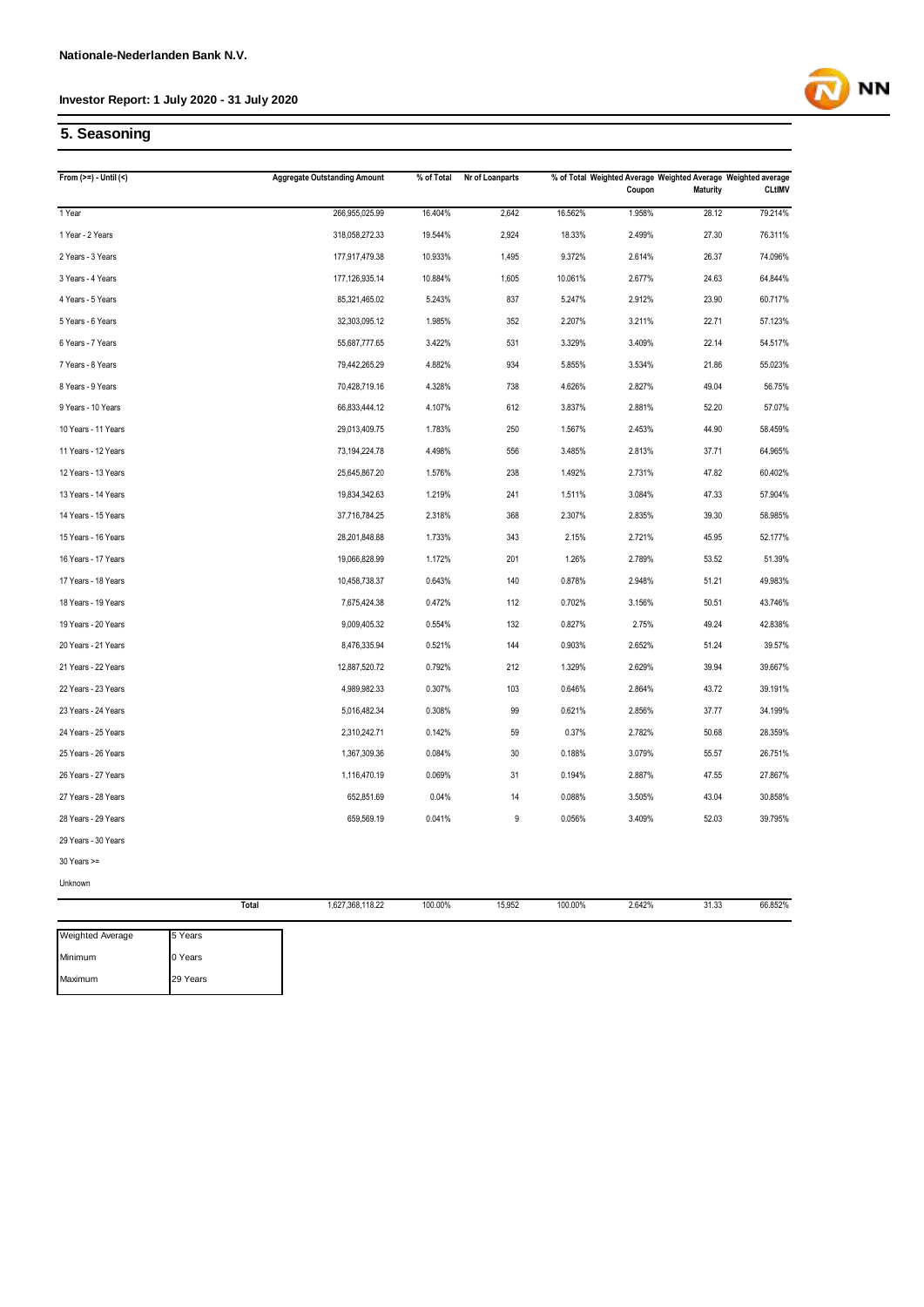## **6. Legal Maturity**

| From $(>=) -$ Until $($         |       | <b>Aggregate Outstanding Amount</b> | % of Total | Nr of Loanparts |         | % of Total Weighted Average Weighted Average Weighted average<br>Coupon | <b>Maturity</b> | <b>CLtIMV</b> |
|---------------------------------|-------|-------------------------------------|------------|-----------------|---------|-------------------------------------------------------------------------|-----------------|---------------|
|                                 |       |                                     |            |                 |         |                                                                         |                 |               |
| 2015 - 2020                     |       |                                     |            |                 |         |                                                                         |                 |               |
| 2020 - 2025                     |       | 8,958,850.51                        | 0.551%     | 222             | 1.392%  | 2.944%                                                                  | 2.71            | 42.442%       |
| 2025 - 2030                     |       | 28,201,937.40                       | 1.733%     | 522             | 3.272%  | 2.831%                                                                  | 7.54            | 46.223%       |
| 2030 - 2035                     |       | 90,539,224.97                       | 5.564%     | 1,129           | 7.077%  | 3.113%                                                                  | 12.22           | 55.105%       |
| 2035 - 2040                     |       | 170,399,862.67                      | 10.471%    | 1,474           | 9.24%   | 2.853%                                                                  | 17.15           | 64.516%       |
| 2040 - 2045                     |       | 214,437,542.70                      | 13.177%    | 2,103           | 13.183% | 3.09%                                                                   | 22.38           | 61.496%       |
| 2045 - 2050                     |       | 879,568,943.26                      | 54.049%    | 7,653           | 47.975% | 2.435%                                                                  | 27.80           | 74.112%       |
| 2050 - 2055                     |       | 23,934,009.20                       | 1.471%     | 288             | 1.805%  | 1.739%                                                                  | 29.50           | 77.772%       |
| 2055 - 2060                     |       |                                     |            |                 |         |                                                                         |                 |               |
| 2060 - 2065                     |       |                                     |            |                 |         |                                                                         |                 |               |
| 2065 - 2070                     |       |                                     |            |                 |         |                                                                         |                 |               |
| 2070 - 2075                     |       |                                     |            |                 |         |                                                                         |                 |               |
| 2075 - 2080                     |       |                                     |            |                 |         |                                                                         |                 |               |
| 2080 - 2085                     |       |                                     |            |                 |         |                                                                         |                 |               |
| 2085 - 2090                     |       |                                     |            |                 |         |                                                                         |                 |               |
| 2090 - 2095                     |       |                                     |            |                 |         |                                                                         |                 |               |
| 2095 - 2100                     |       | 211,327,747.51                      | 12.986%    | 2,561           | 16.054% | 2.741%                                                                  | 79.33           | 51.54%        |
| $2100 >=$                       |       |                                     |            |                 |         |                                                                         |                 |               |
| Unknown                         |       |                                     |            |                 |         |                                                                         |                 |               |
|                                 | Total | 1,627,368,118.22                    | 100.00%    | 15,952          | 100.00% | 2.642%                                                                  | 31.33           | 66.852%       |
| <b>Weighted Average</b><br>2051 |       |                                     |            |                 |         |                                                                         |                 |               |

| weighted Average | 12051 |
|------------------|-------|
| Minimum          | 2020  |
| Maximum          | 2099  |

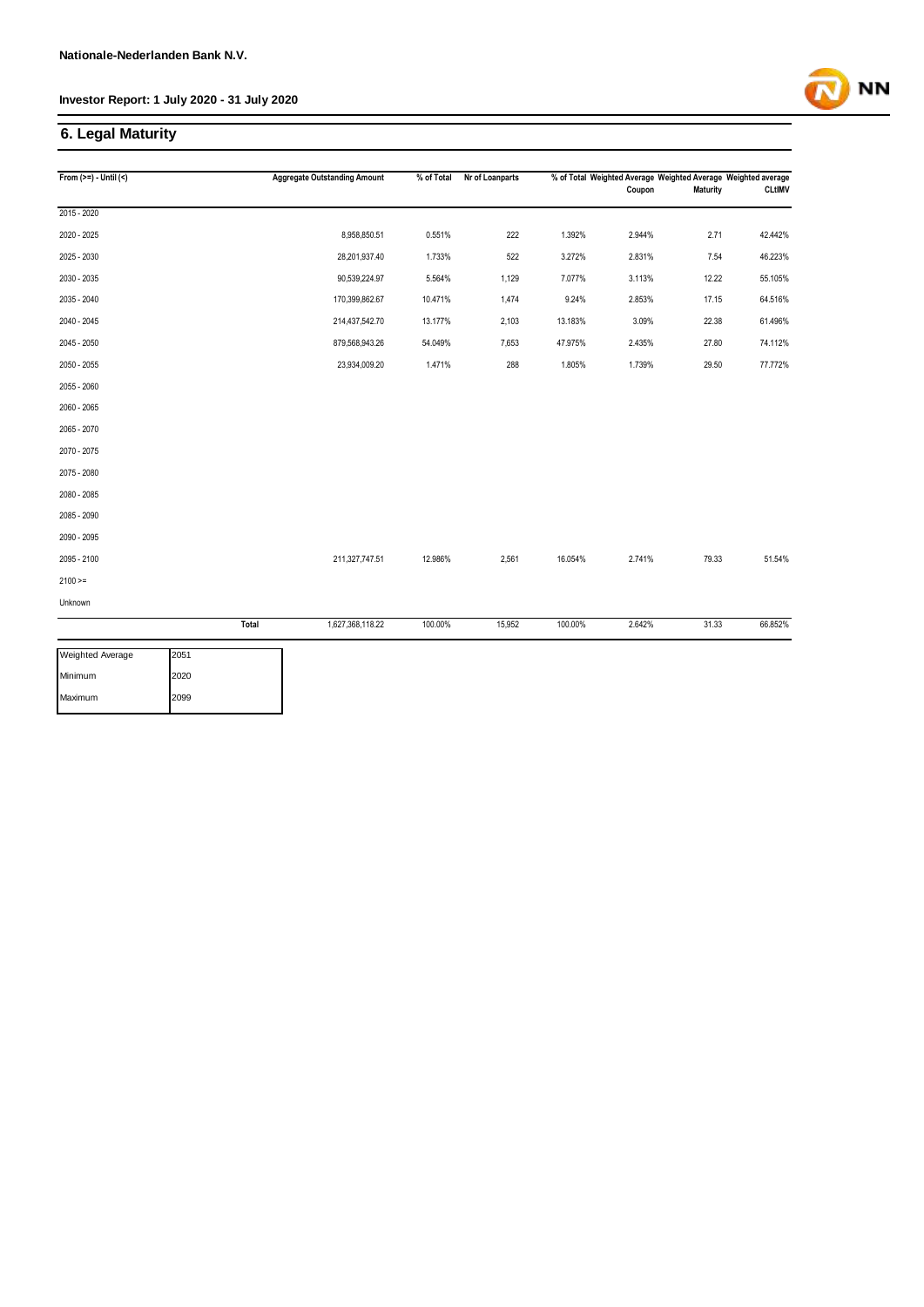## **7. Remaining Tenor**

| From $(>=) -$ Until $($ |       | <b>Aggregate Outstanding Amount</b> | % of Total | Nr of Loanparts |         | Coupon | % of Total Weighted Average Weighted Average Weighted average<br><b>Maturity</b> | <b>CLtIMV</b> |
|-------------------------|-------|-------------------------------------|------------|-----------------|---------|--------|----------------------------------------------------------------------------------|---------------|
| < 0 Year                |       | 83,949.34                           | 0.005%     | $\mathbf{1}$    | 0.006%  | 2.63%  | $-0.08$                                                                          | 88.53%        |
| 0 Year - 1 Year         |       | 1,086,160.47                        | 0.067%     | 35              | 0.219%  | 3.204% | 0.55                                                                             | 41.57%        |
| 1 Year - 2 Years        |       | 1,838,919.80                        | 0.113%     | 40              | 0.251%  | 2.778% | 1.55                                                                             | 43.834%       |
| 2 Years - 3 Years       |       | 1,424,369.65                        | 0.088%     | 43              | 0.27%   | 2.919% | 2.53                                                                             | 35.331%       |
| 3 Years - 4 Years       |       | 2,862,693.59                        | 0.176%     | 64              | 0.401%  | 3.059% | 3.55                                                                             | 44.611%       |
| 4 Years - 5 Years       |       | 3,061,718.68                        | 0.188%     | 71              | 0.445%  | 3.051% | 4.44                                                                             | 44.387%       |
| 5 Years - 6 Years       |       | 2,773,765.67                        | 0.17%      | 77              | 0.483%  | 2.84%  | 5.49                                                                             | 43.421%       |
| 6 Years - 7 Years       |       | 5,039,103.44                        | 0.31%      | 89              | 0.558%  | 2.975% | 6.51                                                                             | 44.412%       |
| 7 Years - 8 Years       |       | 5,989,360.99                        | 0.368%     | 116             | 0.727%  | 2.904% | 7.49                                                                             | 45.10%        |
| 8 Years - 9 Years       |       | 8,923,315.43                        | 0.548%     | 139             | 0.871%  | 2.727% | 8.50                                                                             | 48.357%       |
| 9 Years - 10 Years      |       | 7,943,877.74                        | 0.488%     | 128             | 0.802%  | 2.731% | 9.43                                                                             | 47.846%       |
| 10 Years - 11 Years     |       | 17,726,860.75                       | 1.089%     | 239             | 1.498%  | 2.964% | 10.52                                                                            | 52.598%       |
| 11 Years - 12 Years     |       | 18,633,459.02                       | 1.145%     | 231             | 1.448%  | 3.089% | 11.44                                                                            | 55.43%        |
| 12 Years - 13 Years     |       | 16,958,596.74                       | 1.042%     | 220             | 1.379%  | 3.511% | 12.49                                                                            | 54.134%       |
| 13 Years - 14 Years     |       | 22,941,199.98                       | 1.41%      | 255             | 1.599%  | 3.089% | 13.51                                                                            | 57.16%        |
| 14 Years - 15 Years     |       | 25,459,585.23                       | 1.564%     | 291             | 1.824%  | 2.963% | 14.50                                                                            | 59.827%       |
| 15 Years - 16 Years     |       | 39,621,557.44                       | 2.435%     | 342             | 2.144%  | 2.888% | 15.44                                                                            | 61.095%       |
| 16 Years - 17 Years     |       | 21,358,278.58                       | 1.312%     | 219             | 1.373%  | 3.099% | 16.40                                                                            | 61.894%       |
| 17 Years - 18 Years     |       | 22,719,928.79                       | 1.396%     | 210             | 1.316%  | 2.898% | 17.58                                                                            | 63.052%       |
| 18 Years - 19 Years     |       | 52,509,059.51                       | 3.227%     | 395             | 2.476%  | 2.785% | 18.53                                                                            | 68.66%        |
| 19 Years - 20 Years     |       | 30,651,509.72                       | 1.884%     | 268             | 1.68%   | 2.613% | 19.34                                                                            | 66.807%       |
| 20 Years - 21 Years     |       | 26,488,471.49                       | 1.628%     | 228             | 1.429%  | 2.967% | 20.51                                                                            | 66.445%       |
| 21 Years - 22 Years     |       | 29,393,194.28                       | 1.806%     | 279             | 1.749%  | 2.774% | 21.46                                                                            | 65.62%        |
| 22 Years - 23 Years     |       | 62,822,776.82                       | 3.86%      | 693             | 4.344%  | 3.28%  | 22.52                                                                            | 58.913%       |
| 23 Years - 24 Years     |       | 66,250,594.58                       | 4.071%     | 604             | 3.786%  | 3.179% | 23.39                                                                            | 59.192%       |
| 24 Years - 25 Years     |       | 38,626,528.77                       | 2.374%     | 379             | 2.376%  | 2.90%  | 24.43                                                                            | 63.581%       |
| 25 Years - 26 Years     |       | 78,647,289.27                       | 4.833%     | 697             | 4.369%  | 2.718% | 25.58                                                                            | 64.369%       |
| 26 Years - 27 Years     |       | 159,805,898.56                      | 9.82%      | 1,357           | 8.507%  | 2.621% | 26.36                                                                            | 66.76%        |
| 27 Years - 28 Years     |       | 135,113,222.84                      | 8.303%     | 1,106           | 6.933%  | 2.562% | 27.62                                                                            | 74.909%       |
| 28 Years - 29 Years     |       | 255,377,916.09                      | 15.693%    | 2,155           | 13.509% | 2.529% | 28.49                                                                            | 77.338%       |
| 29 Years - 30 Years     |       | 253,907,207.45                      | 15.602%    | 2,420           | 15.171% | 1.972% | 29.22                                                                            | 79.212%       |
| $30$ Years $>=$         |       | 211,327,747.51                      | 12.986%    | 2,561           | 16.054% | 2.741% | 79.33                                                                            | 51.54%        |
| Unknown                 |       |                                     |            |                 |         |        |                                                                                  |               |
|                         | Total | 1,627,368,118.22                    | 100.00%    | 15,952          | 100.00% | 2.642% | 31.33                                                                            | 66.852%       |



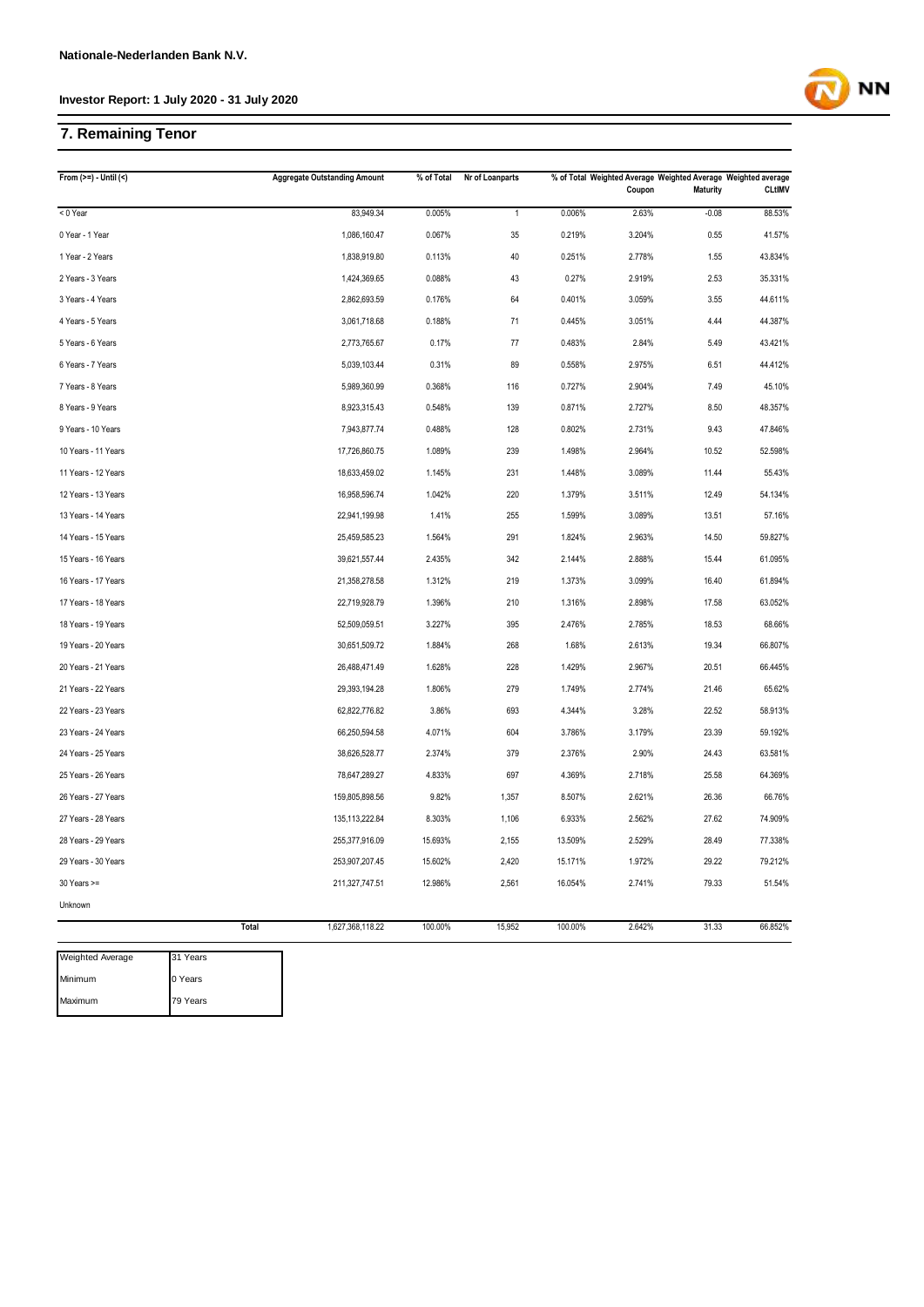# **8. Current Loan to Original Market Value**

| From $(>) -$ Until $(<=)$ |       | <b>Aggregate Outstanding Amount</b> | % of Total | Nr of Loans    |         | Coupon | % of Total Weighted Average Weighted Average Weighted average<br><b>Maturity</b> | <b>CLtIMV</b> |
|---------------------------|-------|-------------------------------------|------------|----------------|---------|--------|----------------------------------------------------------------------------------|---------------|
| <b>NHG</b>                |       | 420,322,801.66                      | 25.828%    | 2,440          | 34.997% | 2.473% | 27.86                                                                            | 70.633%       |
|                           |       |                                     |            |                |         |        |                                                                                  |               |
| $= 10%$                   |       | 276,195.19                          | 0.017%     | 6              | 0.086%  | 1.978% | 59.18                                                                            | 5.216%        |
| 10% - 20%                 |       | 4,366,539.42                        | 0.268%     | 56             | 0.803%  | 2.554% | 48.89                                                                            | 12.542%       |
| 20% - 30%                 |       | 13,680,507.77                       | 0.841%     | 144            | 2.065%  | 2.634% | 47.10                                                                            | 19.423%       |
| 30% - 40%                 |       | 29,297,674.93                       | 1.80%      | 252            | 3.614%  | 2.742% | 45.19                                                                            | 26.558%       |
| 40% - 50%                 |       | 51,266,608.57                       | 3.15%      | 319            | 4.575%  | 2.611% | 41.69                                                                            | 36.563%       |
| 50% - 60%                 |       | 69,956,894.01                       | 4.299%     | 370            | 5.307%  | 2.793% | 40.38                                                                            | 44.322%       |
| 60% - 70%                 |       | 130,702,673.45                      | 8.032%     | 557            | 7.989%  | 2.758% | 35.24                                                                            | 53.509%       |
| 70% - 80%                 |       | 229,008,963.68                      | 14.072%    | 808            | 11.589% | 2.744% | 33.18                                                                            | 61.718%       |
| 80% - 90%                 |       | 323,044,551.49                      | 19.851%    | 994            | 14.257% | 2.688% | 29.52                                                                            | 71.136%       |
| 90% - 100%                |       | 353,902,051.71                      | 21.747%    | 1,022          | 14.659% | 2.661% | 29.20                                                                            | 81.37%        |
| 100% - 110%               |       |                                     |            |                |         |        |                                                                                  |               |
| 110% - 120%               |       |                                     |            |                |         |        |                                                                                  |               |
| 120% - 130%               |       |                                     |            |                |         |        |                                                                                  |               |
| 130% - 140%               |       |                                     |            |                |         |        |                                                                                  |               |
| 140% - 150%               |       |                                     |            |                |         |        |                                                                                  |               |
| 150% >                    |       | 765,006.25                          | 0.047%     | $\overline{2}$ | 0.029%  | 2.427% | 26.55                                                                            | 162.791%      |
| Unknown                   |       | 777,650.09                          | 0.048%     | $\overline{2}$ | 0.029%  | 2.271% | 28.03                                                                            |               |
|                           | Total | 1,627,368,118.22                    | 100.00%    | 6,972          | 100.00% | 2.642% | 31.33                                                                            | 66.852%       |

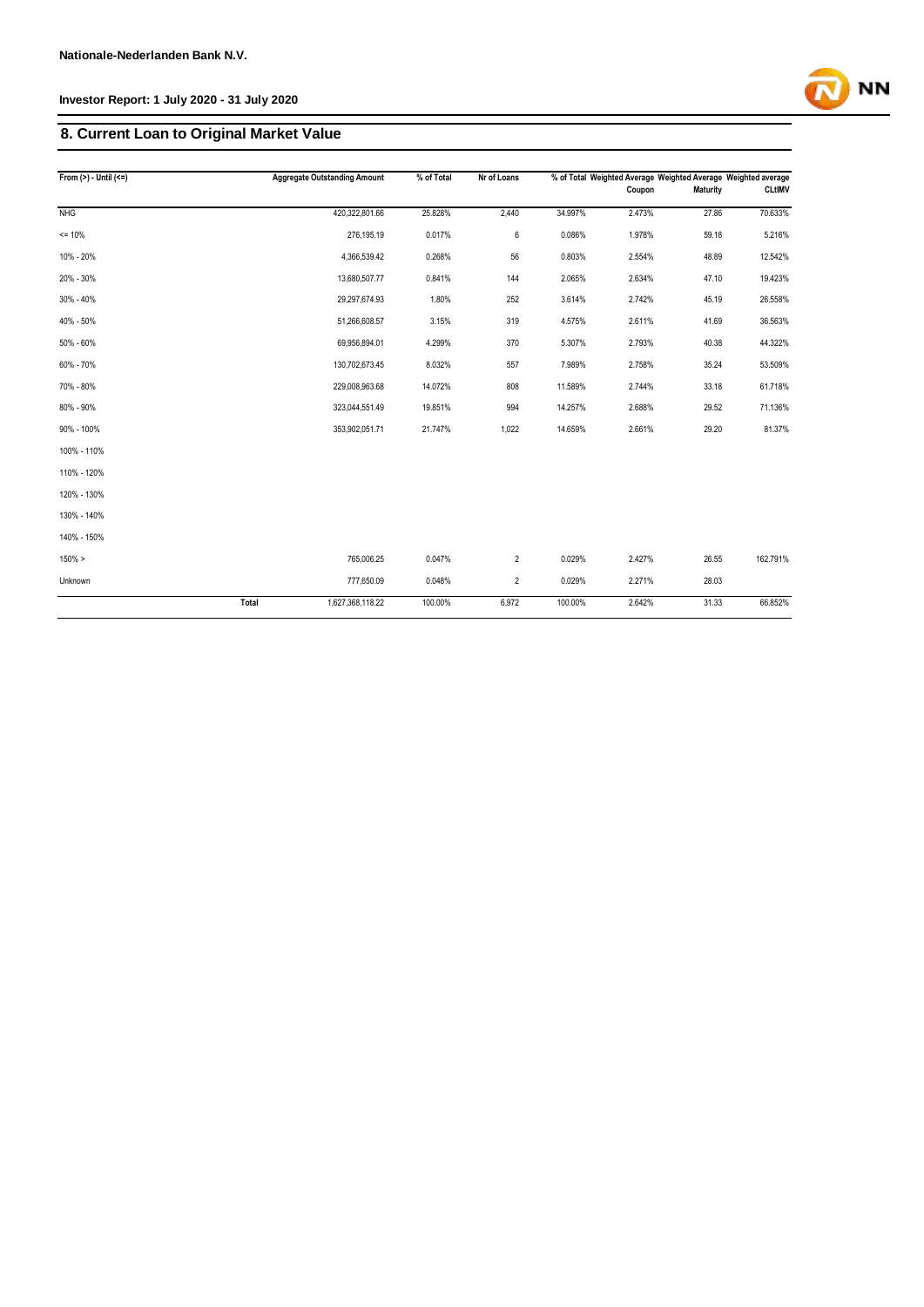## **9. Current Loan To Indexed Market Value**

| From $(>) -$ Until $(<=)$ |       | <b>Aggregate Outstanding Amount</b> | % of Total | Nr of Loans    |         | Coupon | % of Total Weighted Average Weighted Average Weighted average<br>Maturity | <b>CLtIMV</b> |
|---------------------------|-------|-------------------------------------|------------|----------------|---------|--------|---------------------------------------------------------------------------|---------------|
|                           |       |                                     |            |                |         |        |                                                                           |               |
| <b>NHG</b>                |       | 420,322,801.66                      | 25.828%    | 2,440          | 34.997% | 2.473% | 27.86                                                                     | 70.633%       |
| $= 10%$                   |       | 2,025,552.52                        | 0.124%     | 30             | 0.43%   | 2.642% | 58.53                                                                     | 7.967%        |
| 10% - 20%                 |       | 17,208,722.19                       | 1.057%     | 200            | 2.869%  | 2.558% | 52.97                                                                     | 15.935%       |
| 20% - 30%                 |       | 36,088,082.03                       | 2.218%     | 308            | 4.418%  | 2.75%  | 47.27                                                                     | 25.628%       |
| 30% - 40%                 |       | 58,461,828.48                       | 3.592%     | 368            | 5.278%  | 2.78%  | 40.26                                                                     | 35.75%        |
| 40% - 50%                 |       | 109,257,620.86                      | 6.714%     | 511            | 7.329%  | 2.873% | 38.61                                                                     | 45.521%       |
| 50% - 60%                 |       | 178,716,548.30                      | 10.982%    | 664            | 9.524%  | 2.818% | 35.66                                                                     | 55.559%       |
| 60 % - 70 %               |       | 266,198,393.83                      | 16.358%    | 887            | 12.722% | 2.762% | 30.92                                                                     | 65.193%       |
| 70% - 80%                 |       | 264,321,097.38                      | 16.242%    | 809            | 11.604% | 2.66%  | 28.53                                                                     | 74.947%       |
| 80% - 90%                 |       | 203,035,969.07                      | 12.476%    | 564            | 8.09%   | 2.625% | 28.37                                                                     | 84.283%       |
| 90% - 100%                |       | 70,188,845.56                       | 4.313%     | 187            | 2.682%  | 2.232% | 28.82                                                                     | 92.535%       |
| 100% - 110%               |       |                                     |            |                |         |        |                                                                           |               |
| 110% - 120%               |       |                                     |            |                |         |        |                                                                           |               |
| 120% - 130%               |       |                                     |            |                |         |        |                                                                           |               |
| 130% - 140%               |       |                                     |            |                |         |        |                                                                           |               |
| 140% - 150%               |       |                                     |            |                |         |        |                                                                           |               |
| 150% >                    |       | 765,006.25                          | 0.047%     | $\overline{2}$ | 0.029%  | 2.427% | 26.55                                                                     | 162.791%      |
| Unknown                   |       | 777,650.09                          | 0.048%     | $\overline{2}$ | 0.029%  | 2.271% | 28.03                                                                     |               |
|                           | Total | 1,627,368,118.22                    | 100.00%    | 6,972          | 100.00% | 2.642% | 31.33                                                                     | 66.852%       |

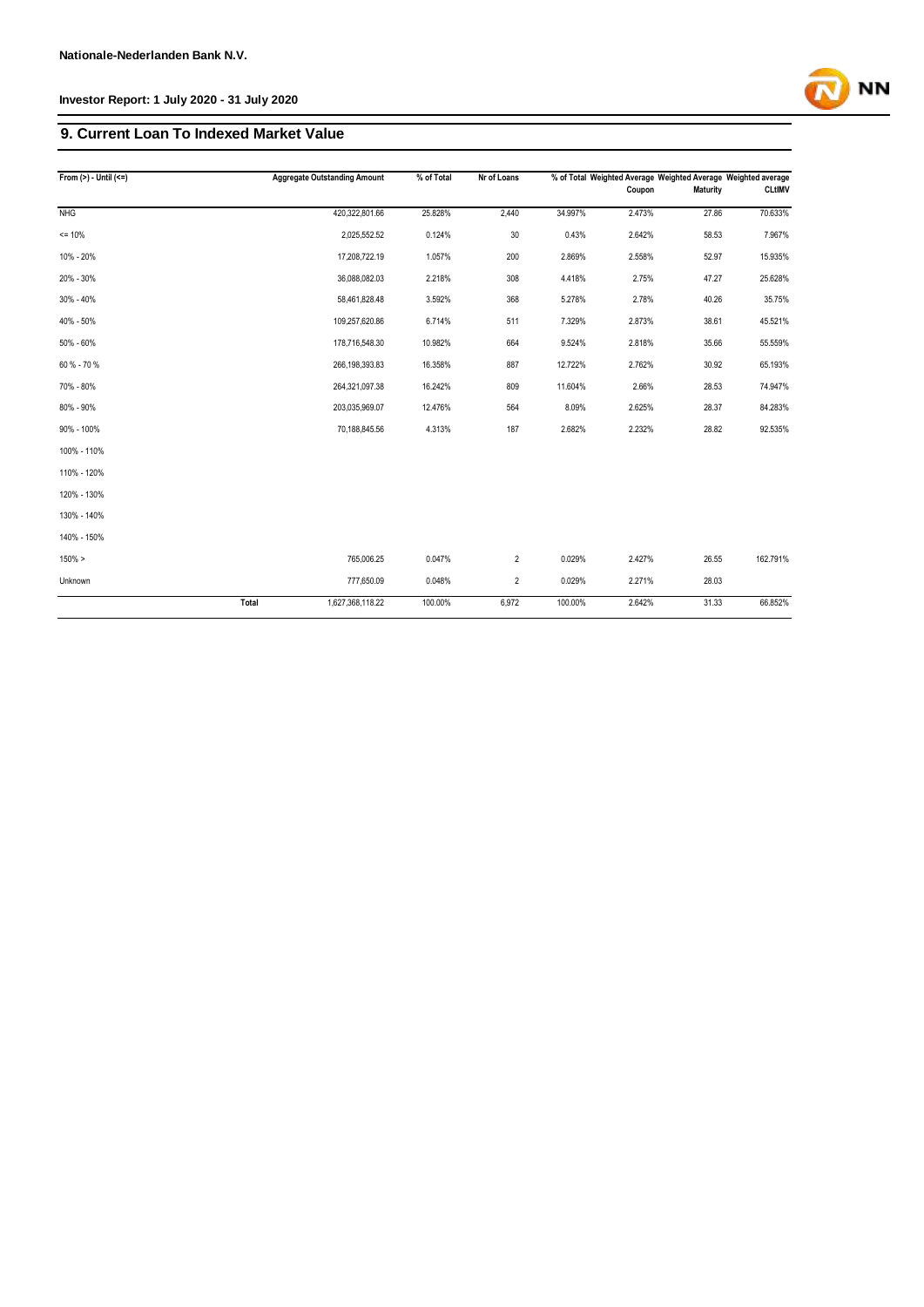## **10. Loanpart Coupon (interest rate bucket)**

| From $(>) -$ Until $(<=)$ |       | <b>Aggregate Outstanding Amount</b> | $\sqrt{\frac{1}{2}}$ of Total | Nr of Loanparts |         | % of Total Weighted Average Weighted Average Weighted average |                 |               |
|---------------------------|-------|-------------------------------------|-------------------------------|-----------------|---------|---------------------------------------------------------------|-----------------|---------------|
|                           |       |                                     |                               |                 |         | Coupon                                                        | <b>Maturity</b> | <b>CLtIMV</b> |
| $= 0.5%$                  |       |                                     |                               |                 |         |                                                               |                 |               |
| $0.5\% - 1.0\%$           |       |                                     |                               |                 |         |                                                               |                 |               |
| $1.0\% - 1.5\%$           |       | 53,837,547.28                       | 3.308%                        | 666             | 4.175%  | 1.376%                                                        | 33.72           | 61.093%       |
| $1.5\% - 2.0\%$           |       | 253,942,139.30                      | 15.604%                       | 2,708           | 16.976% | 1.779%                                                        | 31.17           | 71.85%        |
| $2.0\% - 2.5\%$           |       | 413,173,661.88                      | 25.389%                       | 4,176           | 26.179% | 2.27%                                                         | 31.41           | 69.264%       |
| $2.5\% - 3.0\%$           |       | 594,463,560.76                      | 36.529%                       | 5,161           | 32.353% | 2.762%                                                        | 31.40           | 67.374%       |
| $3.0\% - 3.5\%$           |       | 152,784,770.69                      | 9.388%                        | 1,432           | 8.977%  | 3.191%                                                        | 33.88           | 63.541%       |
| $3.5\% - 4.0\%$           |       | 45,210,100.04                       | 2.778%                        | 443             | 2.777%  | 3.74%                                                         | 32.22           | 58.204%       |
| $4.0\% - 4.5\%$           |       | 49,115,390.37                       | 3.018%                        | 525             | 3.291%  | 4.189%                                                        | 27.29           | 54.986%       |
| $4.5\% - 5.0\%$           |       | 33,170,813.93                       | 2.038%                        | 425             | 2.664%  | 4.782%                                                        | 25.62           | 56.084%       |
| $5.0\% - 5.5\%$           |       | 22,045,511.30                       | 1.355%                        | 268             | 1.68%   | 5.261%                                                        | 23.78           | 54.887%       |
| $5.5\% - 6.0\%$           |       | 6,410,883.16                        | 0.394%                        | 93              | 0.583%  | 5.722%                                                        | 25.58           | 49.635%       |
| $6.0\% - 6.5\%$           |       | 2,791,151.48                        | 0.172%                        | 44              | 0.276%  | 6.24%                                                         | 31.48           | 52.828%       |
| $6.5\% - 7.0\%$           |       | 401,260.36                          | 0.025%                        | 10              | 0.063%  | 6.741%                                                        | 30.36           | 31.189%       |
| $7.0\% >$                 |       | 21,327.67                           | 0.001%                        | $\mathbf{1}$    | 0.006%  | 7.30%                                                         | 79.33           | 11.384%       |
| Unknown                   |       |                                     |                               |                 |         |                                                               |                 |               |
|                           | Total | 1,627,368,118.22                    | 100.00%                       | 15.952          | 100.00% | 2.642%                                                        | 31.33           | 66.852%       |

| Weighted Average | 2.6% |
|------------------|------|
| Minimum          | 1.1% |
| Maximum          | 7.3% |

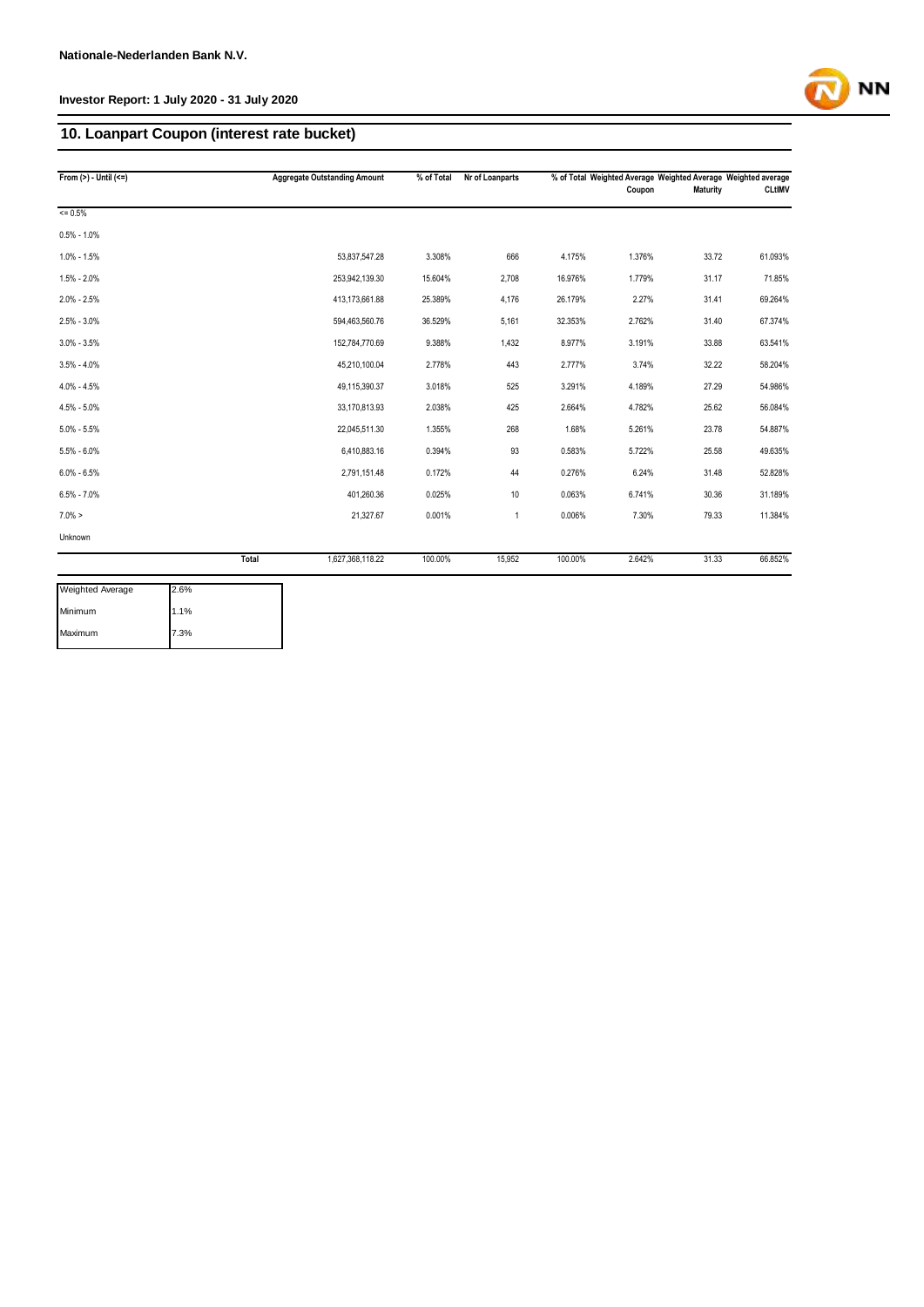## **11. Remaining Interest Rate Fixed Period**

|                           | <b>Aggregate Outstanding Amount</b> | % of Total | Nr of Loanparts |         | Coupon | <b>Maturity</b> | % of Total Weighted Average Weighted Average Weighted average<br><b>CLtIMV</b> |
|---------------------------|-------------------------------------|------------|-----------------|---------|--------|-----------------|--------------------------------------------------------------------------------|
| $<$ 1 year(s)             | 81,265,395.63                       | 4.994%     | 1,038           | 6.507%  | 2.304% | 38.04           | 55.401%                                                                        |
| 1 year(s) - $2$ year(s)   | 31,411,736.60                       | 1.93%      | 394             | 2.47%   | 2.905% | 42.24           | 54.45%                                                                         |
| $2$ year(s) - $3$ year(s) | 45,544,654.09                       | 2.799%     | 597             | 3.742%  | 3.712% | 27.93           | 54.396%                                                                        |
| $3$ year(s) - 4 year(s)   | 46,305,895.10                       | 2.845%     | 530             | 3.322%  | 3.682% | 28.91           | 53.894%                                                                        |
| $4$ year(s) - $5$ year(s) | 38,150,459.98                       | 2.344%     | 452             | 2.834%  | 3.044% | 35.58           | 53.33%                                                                         |
| 5 year(s) - 6 year(s)     | 42,659,423.46                       | 2.621%     | 516             | 3.235%  | 2.927% | 38.53           | 56.673%                                                                        |
| $6$ year(s) - $7$ year(s) | 75,047,586.86                       | 4.612%     | 845             | 5.297%  | 2.672% | 38.97           | 57.891%                                                                        |
| $7$ year(s) - $8$ year(s) | 81,000,896.42                       | 4.977%     | 810             | 5.078%  | 2.461% | 32.52           | 66.081%                                                                        |
| $8$ year(s) - $9$ year(s) | 129,613,459.63                      | 7.965%     | 1,214           | 7.61%   | 2.275% | 29.55           | 69.986%                                                                        |
| $9$ year(s) - 10 year(s)  | 147,997,567.89                      | 9.094%     | 1,333           | 8.356%  | 1.885% | 31.57           | 72.197%                                                                        |
| 10 year(s) - 11 year(s)   | 33,355,944.35                       | 2.05%      | 352             | 2.207%  | 3.222% | 31.28           | 56.534%                                                                        |
| 11 year(s) - 12 year(s)   | 46,003,126.16                       | 2.827%     | 496             | 3.109%  | 2.835% | 33.84           | 59.436%                                                                        |
| 12 year(s) - 13 year(s)   | 22,251,192.02                       | 1.367%     | 268             | 1.68%   | 3.799% | 26.58           | 58.599%                                                                        |
| 13 year(s) - 14 year(s)   | 24,237,713.46                       | 1.489%     | 245             | 1.536%  | 2.86%  | 25.46           | 68.157%                                                                        |
| 14 year(s) - 15 year(s)   | 33,795,733.85                       | 2.077%     | 344             | 2.156%  | 2.63%  | 28.34           | 64.692%                                                                        |
| 15 year(s) - 16 year(s)   | 57,984,890.27                       | 3.563%     | 517             | 3.241%  | 3.116% | 27.36           | 61.60%                                                                         |
| 16 year(s) - 17 year(s)   | 136,528,351.29                      | 8.39%      | 1,145           | 7.178%  | 2.867% | 29.36           | 64.485%                                                                        |
| 17 year(s) - 18 year(s)   | 126,467,616.19                      | 7.771%     | 1,020           | 6.394%  | 2.811% | 29.80           | 73.311%                                                                        |
| 18 year(s) - 19 year(s)   | 215, 162, 536. 27                   | 13.222%    | 1,827           | 11.453% | 2.696% | 29.36           | 75.42%                                                                         |
| 19 year(s) - 20 year(s)   | 188,801,350.59                      | 11.602%    | 1,778           | 11.146% | 2.183% | 30.64           | 75.458%                                                                        |
| 20 year(s) - 21 year(s)   |                                     |            |                 |         |        |                 |                                                                                |
| 21 year(s) - 22 year(s)   |                                     |            |                 |         |        |                 |                                                                                |
| 22 year(s) - 23 year(s)   |                                     |            |                 |         |        |                 |                                                                                |
| 23 year(s) - 24 year(s)   | 104,612.60                          | 0.006%     | $\sqrt{2}$      | 0.013%  | 4.225% | 23.26           | 71.334%                                                                        |
| 24 year(s) - 25 year(s)   | 142,005.06                          | 0.009%     | $\sqrt{2}$      | 0.013%  | 2.651% | 23.73           | 80.386%                                                                        |
| 25 year(s) - 26 year(s)   | 359,958.70                          | 0.022%     | 4               | 0.025%  | 3.017% | 25.63           | 55.269%                                                                        |
| 26 year(s) - 27 year(s)   | 2,064,278.69                        | 0.127%     | 15              | 0.094%  | 3.105% | 26.40           | 62.563%                                                                        |
| 27 year(s) - 28 year(s)   | 3,347,323.04                        | 0.206%     | 14              | 0.088%  | 3.054% | 27.70           | 77.198%                                                                        |
| 28 year(s) - 29 year(s)   | 11,427,589.32                       | 0.702%     | 100             | 0.627%  | 2.811% | 28.42           | 80.71%                                                                         |
| 29 year(s) - 30 year(s)   | 6,336,820.70                        | 0.389%     | 94              | 0.589%  | 2.48%  | 28.43           | 74.117%                                                                        |
| $30$ year(s) >=           |                                     |            |                 |         |        |                 |                                                                                |
|                           | <b>Total</b><br>1,627,368,118.22    | 100.00%    | 15,952          | 100.00% | 2.642% | 31.33           | 66.852%                                                                        |

| <b>Weighted Average</b> | 12 year(s) |
|-------------------------|------------|
| <b>Minimum</b>          | year(s)    |
| Maximum                 | 30 year(s) |

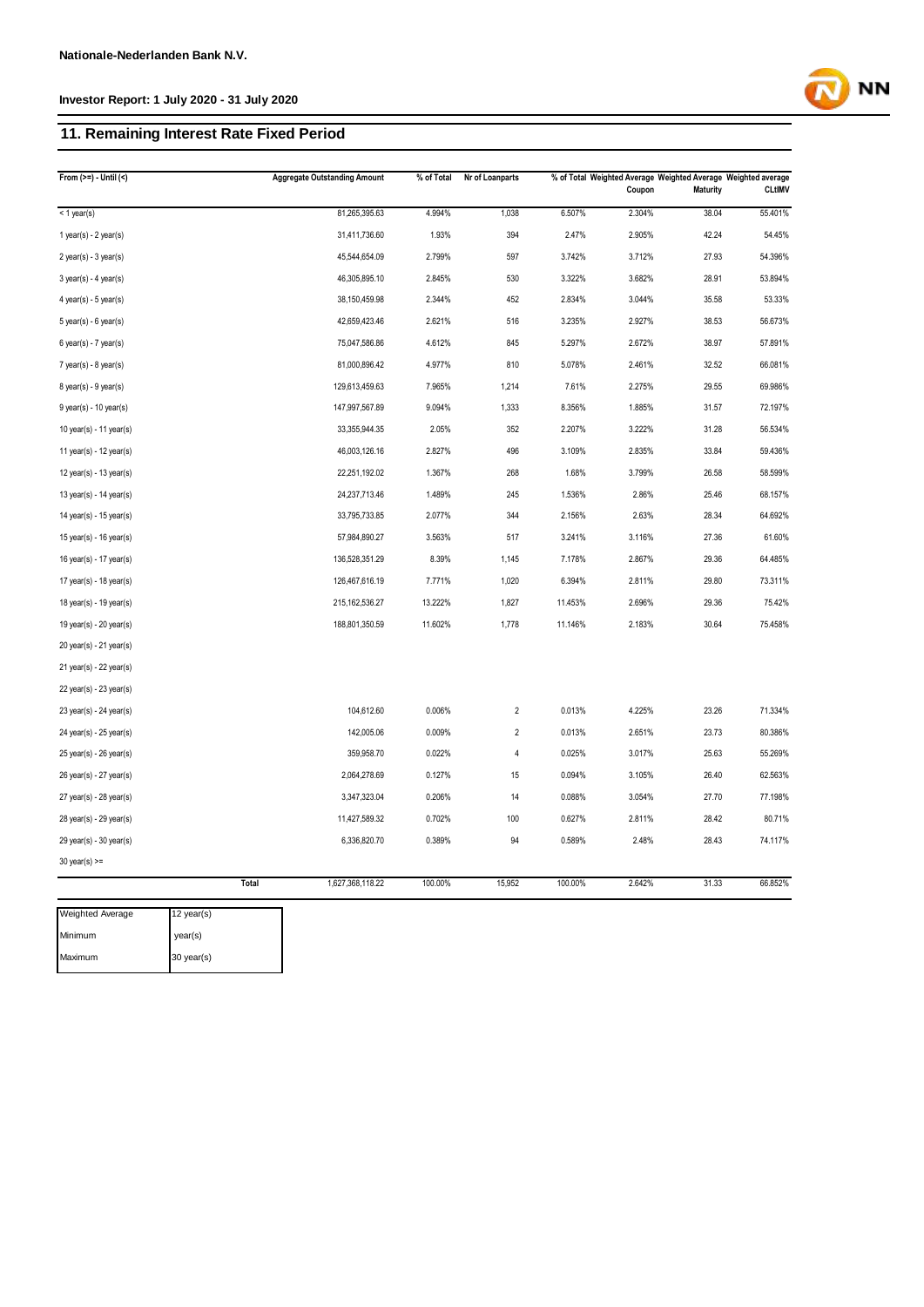

# **12. Interest Payment Type**

|                |       | <b>Aggregate Outstanding Amount</b> | % of Total | Nr of Loanparts |         | Coupon | % of Total Weighted Average Weighted Average Weighted average<br>Maturity | <b>CLtIMV</b> |
|----------------|-------|-------------------------------------|------------|-----------------|---------|--------|---------------------------------------------------------------------------|---------------|
| Fixed          |       | 1,619,618,276.75                    | 99.524%    | 15.771          | 98.865% | 2.647% | 31.34                                                                     | 66.881%       |
| Floating       |       | 7.749.841.47                        | 0.476%     | 181             | 1.135%  | 1.671% | 29.78                                                                     | 60.753%       |
| <b>Unknown</b> |       |                                     |            |                 |         |        |                                                                           |               |
|                | Total | 1,627,368,118.22                    | 100.00%    | 15,952          | 100.00% | 2.642% | 31.33                                                                     | 66.852%       |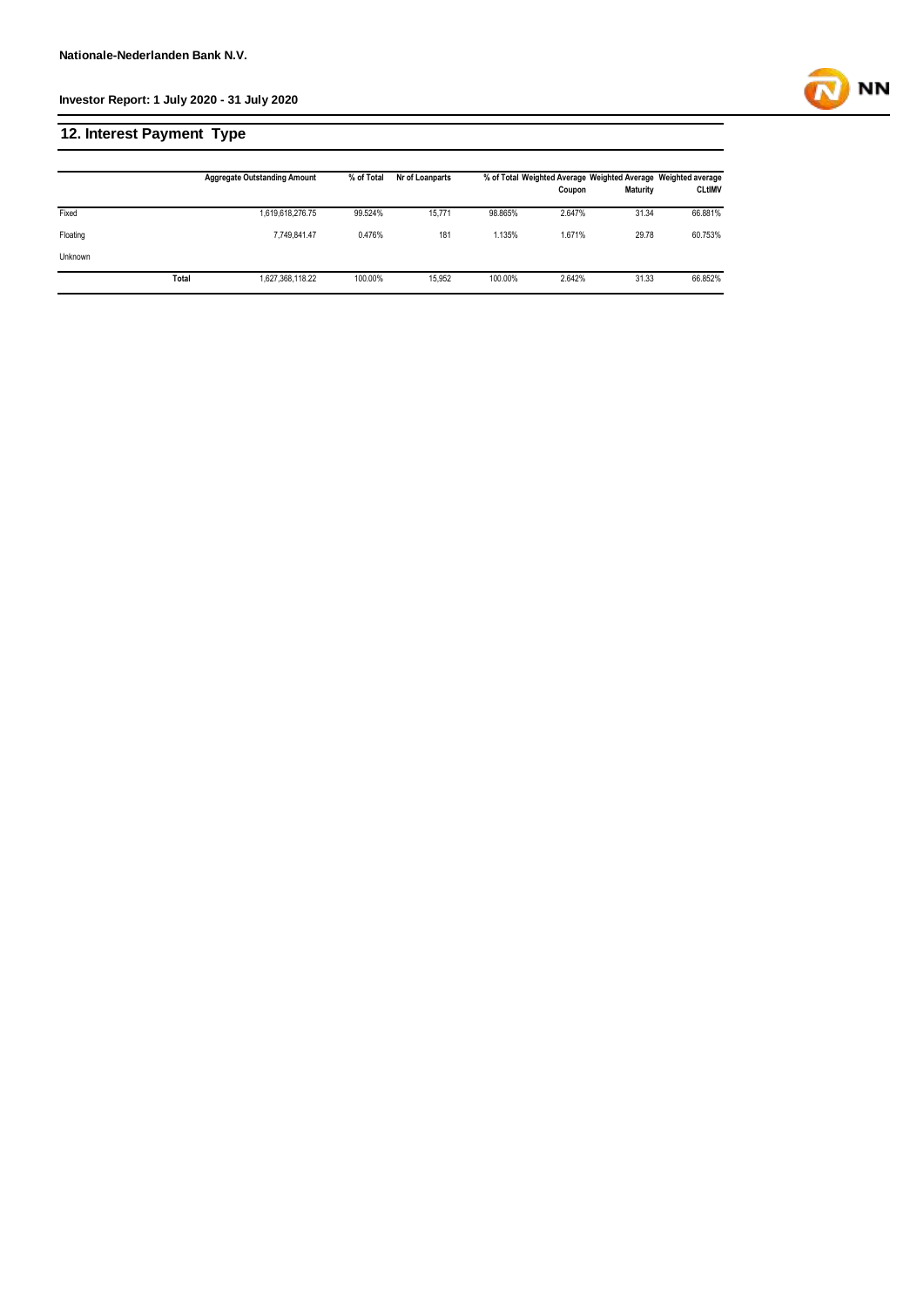## **13. Property Description**

| <b>Description</b> |       | <b>Aggregate Outstanding Amount</b> | % of Total | Nr of Borrowers |         | % of Total Weighted Average Weighted Average Weighted average |                 |               |
|--------------------|-------|-------------------------------------|------------|-----------------|---------|---------------------------------------------------------------|-----------------|---------------|
|                    |       |                                     |            |                 |         | Coupon                                                        | <b>Maturity</b> | <b>CLtIMV</b> |
| Flat / Apartment   |       | 178,900,137.55                      | 10.993%    | 950             | 13.626% | 2.382%                                                        | 31.81           | 67.424%       |
| House              |       | 1,438,462,015.21                    | 88.392%    | 5,983           | 85.815% | 2.674%                                                        | 31.24           | 66.824%       |
| Shop/House         |       | 10.005.965.46                       | 0.615%     | 39              | 0.559%  | 2.652%                                                        | 36.16           | 60.713%       |
|                    | Total | 1,627,368,118.22                    | 100.00%    | 6,972           | 100.00% | 2.642%                                                        | 31.33           | 66.852%       |

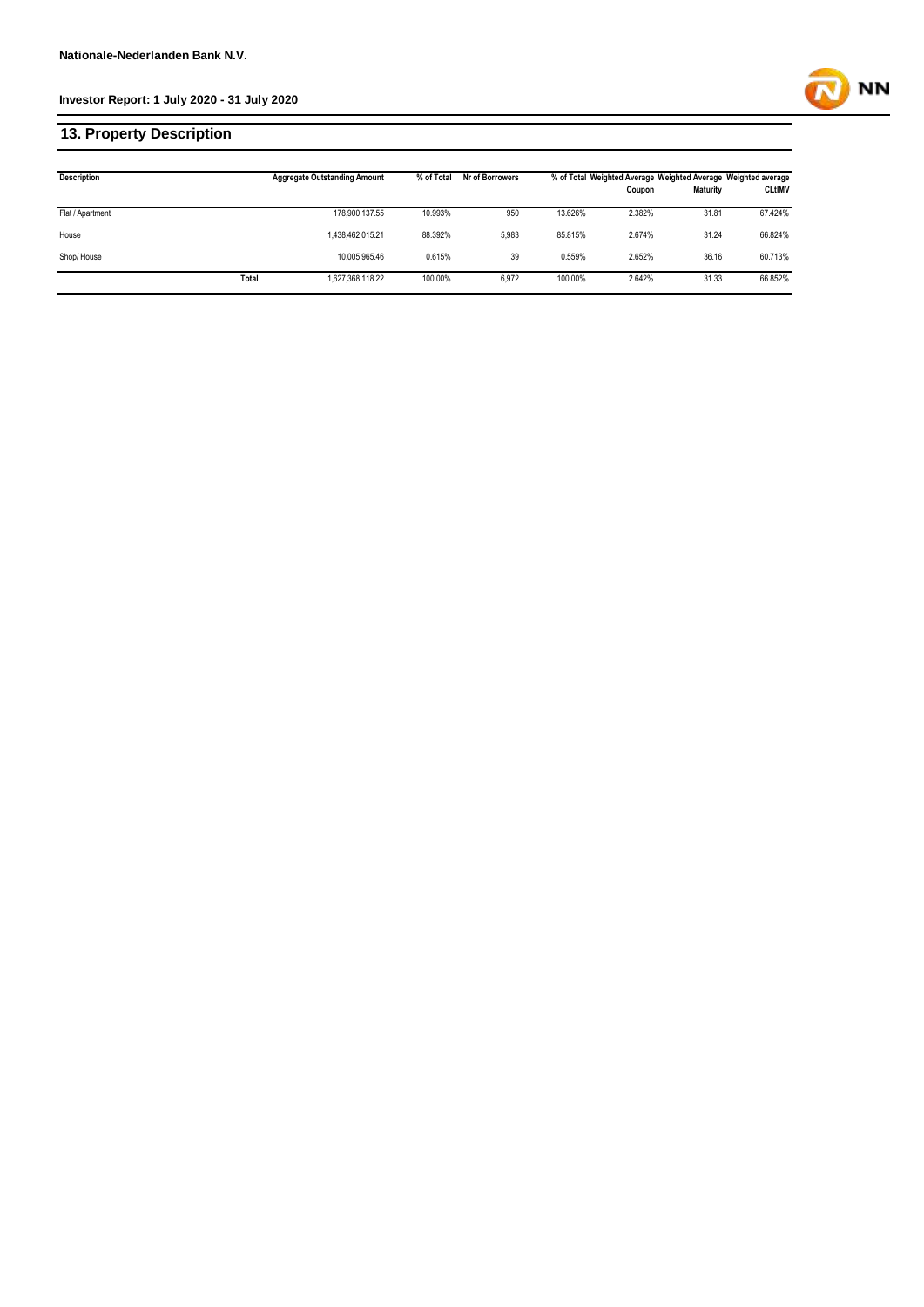# **14. Geographical Distribution (by province)**

| Province      |       | <b>Aggregate Outstanding Amount</b> | % of Total | Nr of Borrowers |         |        | % of Total Weighted Average Weighted Average Weighted average |               |
|---------------|-------|-------------------------------------|------------|-----------------|---------|--------|---------------------------------------------------------------|---------------|
|               |       |                                     |            |                 |         | Coupon | <b>Maturity</b>                                               | <b>CLtIMV</b> |
| Drenthe       |       | 36,189,520.05                       | 2.224%     | 178             | 2.553%  | 2.566% | 30.30                                                         | 71.479%       |
| Utrecht       |       | 134,017,314.02                      | 8.235%     | 504             | 7.229%  | 2.663% | 31.41                                                         | 64.021%       |
| Zeeland       |       | 32,802,162.60                       | 2.016%     | 168             | 2.41%   | 2.735% | 32.26                                                         | 67.618%       |
| Zuid-Holland  |       | 450,635,026.96                      | 27.691%    | 1,922           | 27.567% | 2.657% | 30.75                                                         | 65.692%       |
| Flevoland     |       | 49,278,568.09                       | 3.028%     | 225             | 3.227%  | 2.52%  | 29.94                                                         | 69.543%       |
| Friesland     |       | 37,388,631.03                       | 2.297%     | 187             | 2.682%  | 2.612% | 32.95                                                         | 72.578%       |
| Gelderland    |       | 186,290,772.21                      | 11.447%    | 779             | 11.173% | 2.667% | 30.51                                                         | 69.116%       |
| Groningen     |       | 40,769,949.76                       | 2.505%     | 215             | 3.084%  | 2.465% | 32.24                                                         | 70.54%        |
| Limburg       |       | 63,952,823.62                       | 3.93%      | 343             | 4.92%   | 2.623% | 31.18                                                         | 69.142%       |
| Noord-Brabant |       | 240,999,193.17                      | 14.809%    | 1,017           | 14.587% | 2.668% | 30.70                                                         | 68.386%       |
| Noord-Holland |       | 263,424,324.04                      | 16.187%    | 994             | 14.257% | 2.642% | 33.05                                                         | 62.819%       |
| Overijssel    |       | 91,404,127.24                       | 5.617%     | 439             | 6.297%  | 2.582% | 32.37                                                         | 70.498%       |
| Unspecified   |       | 215,705.43                          | 0.013%     |                 | 0.014%  | 2.33%  | 28.17                                                         | 85.407%       |
|               | Total | 1,627,368,118.22                    | 100.00%    | 6,972           | 100.00% | 2.642% | 31.33                                                         | 66.852%       |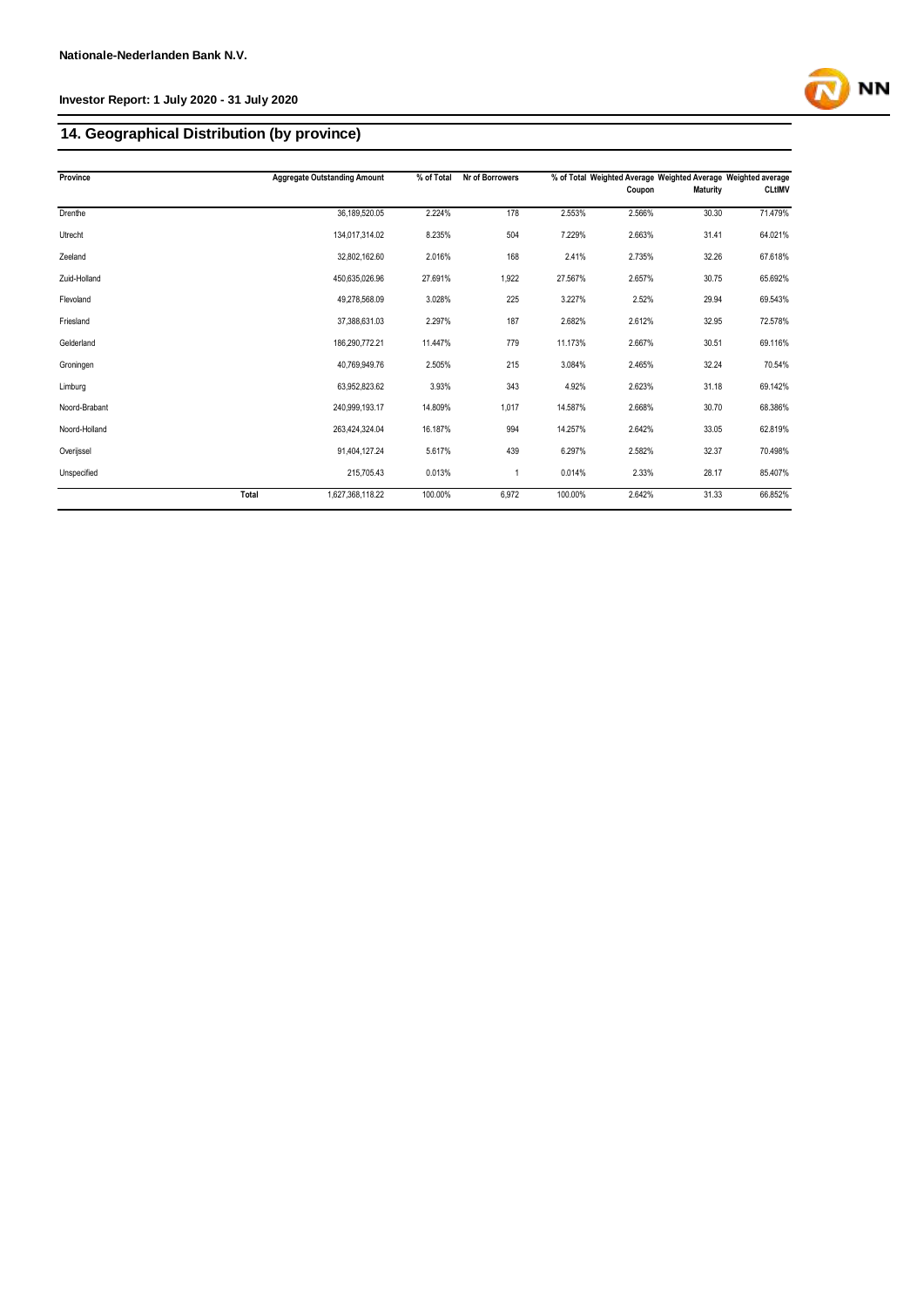

## **15. Occupancy**

| <b>Description</b> |       | <b>Aggregate Outstanding Amount</b> | % of Total | Nr of Borrowers | % of Total Weighted Average Weighted Average Weighted average |        |                 |               |  |
|--------------------|-------|-------------------------------------|------------|-----------------|---------------------------------------------------------------|--------|-----------------|---------------|--|
|                    |       |                                     |            |                 |                                                               | Coupon | <b>Maturity</b> | <b>CLtIMV</b> |  |
| Owner Occupied     |       | 1,627,303,209.22                    | 99.996%    | 6,971           | 99.986%                                                       | 2.642% | 31.33           | 66.853%       |  |
| Buy-to-let         |       | 64,909.00                           | 0.004%     |                 | 0.014%                                                        | 3.15%  | 79.33           | 37.091%       |  |
| Unknown            |       |                                     |            |                 |                                                               |        |                 |               |  |
|                    | Total | 1,627,368,118.22                    | 100.00%    | 6,972           | 100.00%                                                       | 2.642% | 31.33           | 66.852%       |  |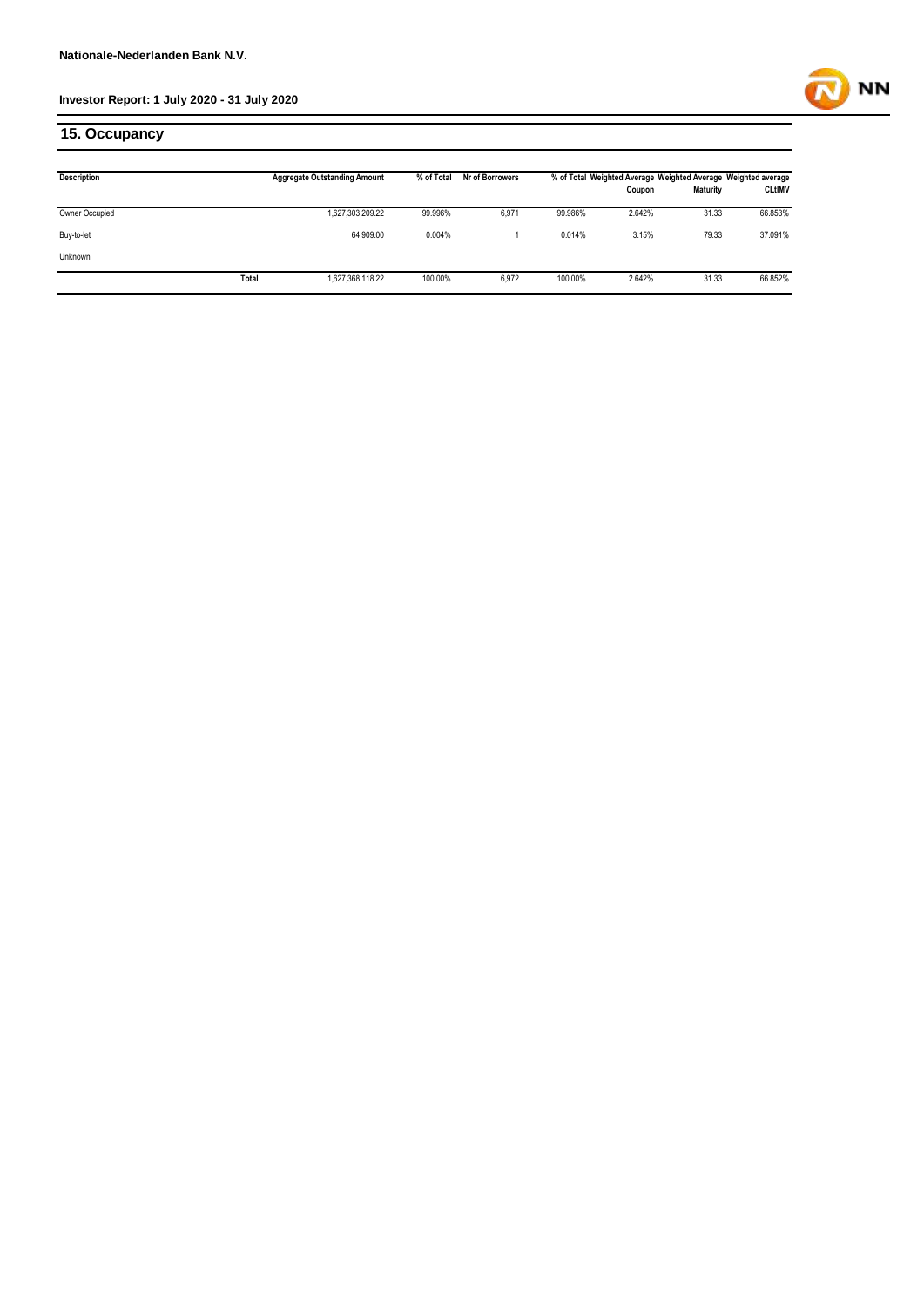

## **16. Loanpart Payment Frequency**

| <b>Description</b> |       | <b>Aggregate Outstanding Amount</b> | % of Total | Nr of Loanparts | % of Total Weighted Average Weighted Average Weighted average |        |                 |               |
|--------------------|-------|-------------------------------------|------------|-----------------|---------------------------------------------------------------|--------|-----------------|---------------|
|                    |       |                                     |            |                 |                                                               | Coupon | <b>Maturity</b> | <b>CLtIMV</b> |
| Half-yearly        |       |                                     |            |                 |                                                               |        |                 |               |
| Yearly             |       |                                     |            |                 |                                                               |        |                 |               |
| Quarterly          |       |                                     |            |                 |                                                               |        |                 |               |
| Monthly            |       | 1,627,368,118.22                    | 100.00%    | 15,952          | 100.00%                                                       | 2.642% | 31.33           | 66.852%       |
| Unknown            |       |                                     |            |                 |                                                               |        |                 |               |
|                    | Total | 1,627,368,118.22                    | 100.00%    | 15,952          | 100.00%                                                       | 2.642% | 31.33           | 66.852%       |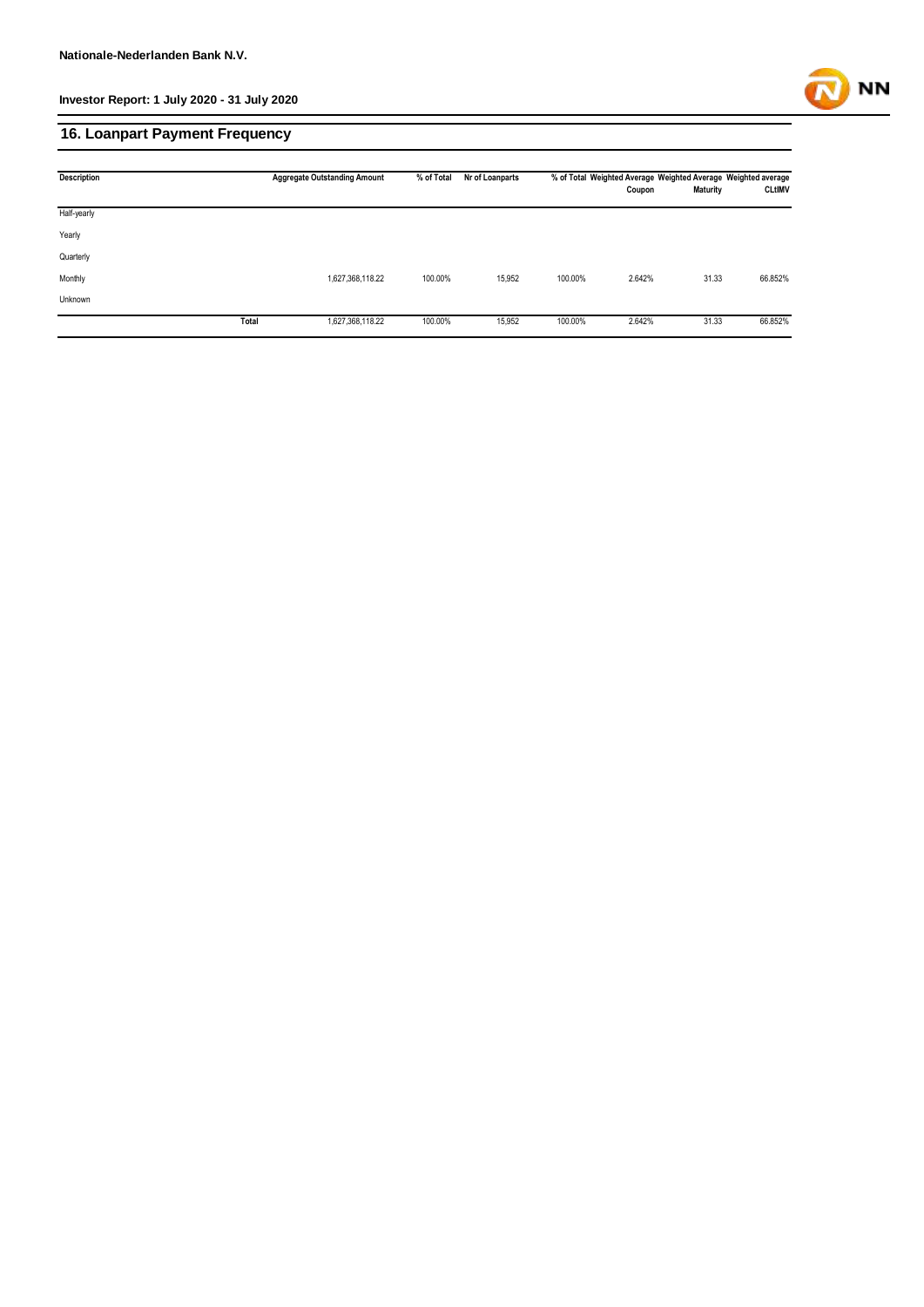

## **17. Guarantee Type**

|                      |       | <b>Aggregate Outstanding Amount</b> | % of Total | Nr of Loans | % of Total Weighted Average Weighted Average Weighted average |        |                 |               |
|----------------------|-------|-------------------------------------|------------|-------------|---------------------------------------------------------------|--------|-----------------|---------------|
|                      |       |                                     |            |             |                                                               | Coupon | <b>Maturity</b> | <b>CLtIMV</b> |
| <b>NHG Guarantee</b> |       | 420,322,801.66                      | 25.828%    | 2.440       | 34.997%                                                       | 2.473% | 27.86           | 70.633%       |
| Non-NHG Guarantee    |       | 1,207,045,316.56                    | 74.172%    | 4.532       | 65.003%                                                       | 2.701% | 32.54           | 65.536%       |
| Unknown              |       |                                     |            |             |                                                               |        |                 |               |
|                      | Total | 1,627,368,118.22                    | 100.00%    | 6,972       | 100.00%                                                       | 2.642% | 31.33           | 66.852%       |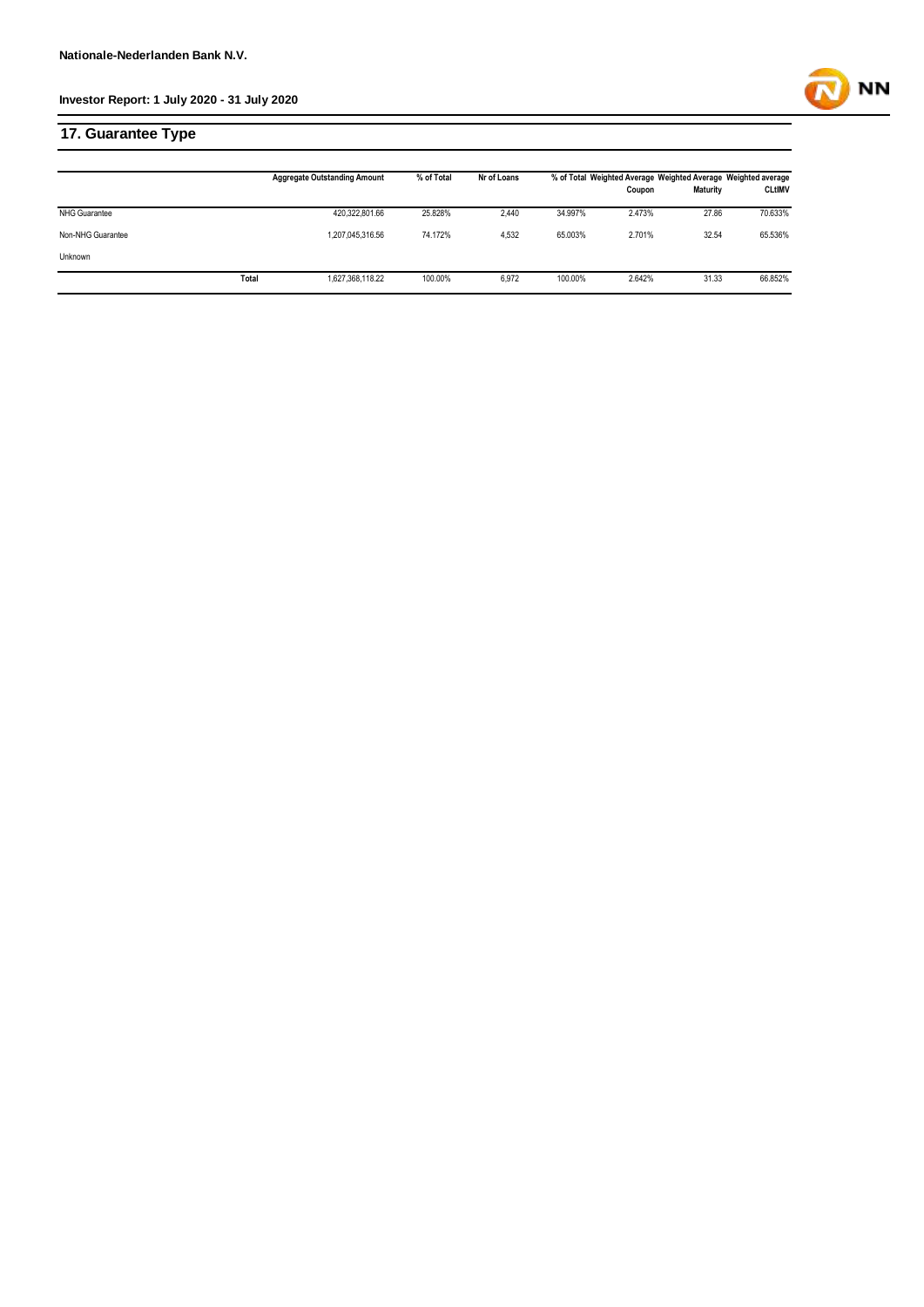#### **Glossary**



**NN**